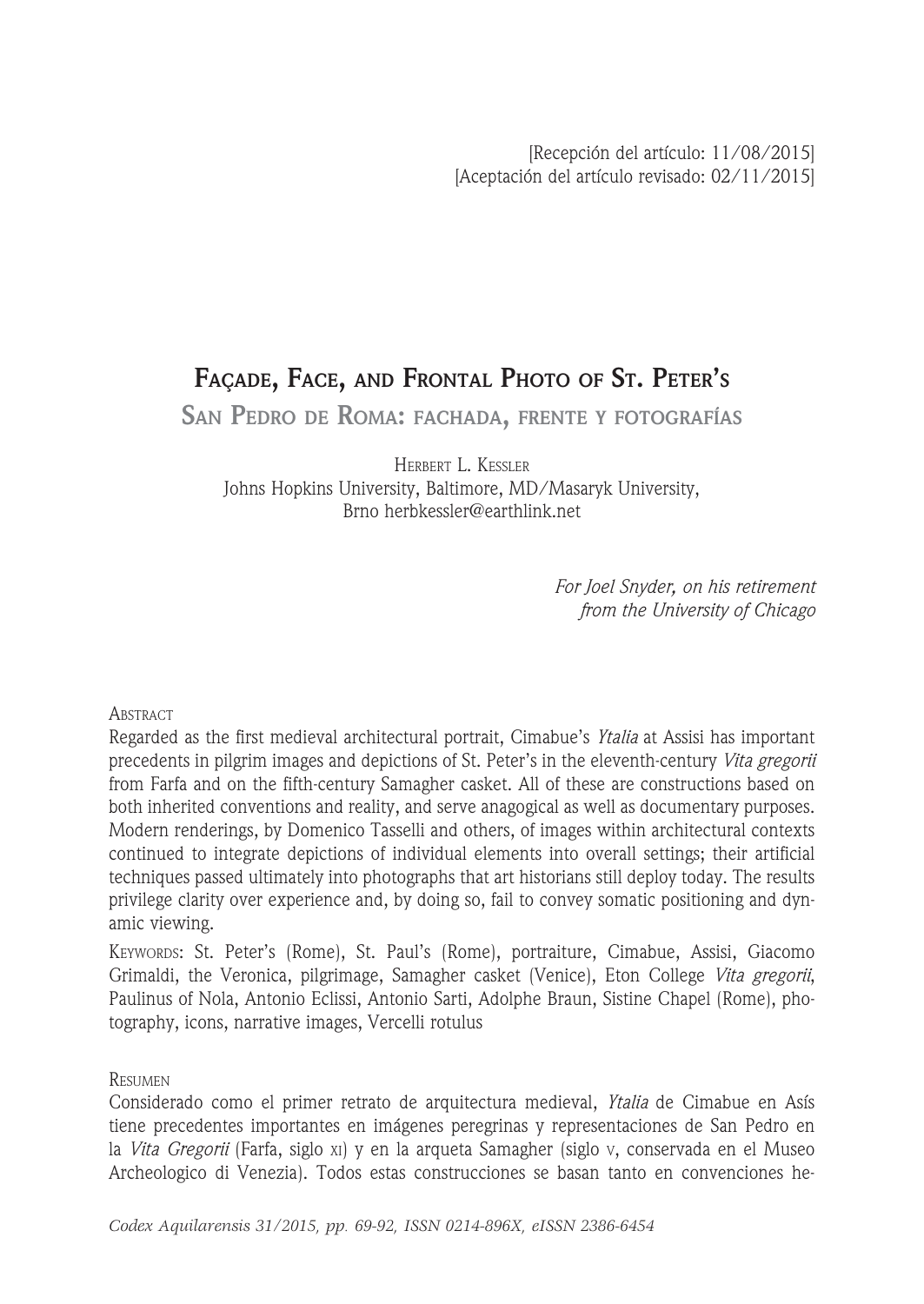redadas y en la realidad física, y sirven a propósitos tanto anagógicos como documentales. Representaciones más modernas, como las ejecutadas por Domenico Tasselli entre otros, muestran imágenes dentro de contextos arquitectónicos, de modo que subsumieron las representaciones de los elementos individuales en el marco de los ajustes generales; sus técnicas artificiales de representación afectaron en última instancia a las fotografías que los historiadores del arte todavía emplean hoy. El resultado de esas modificaciones fotográficas privilegian la claridad comprensiva sobre la experiencia y, al hacerlo, omiten la posición somática y la visualización dinámica del espectador.

PALABRAS CLAVE: San Pedro (Roma), San Pablo (Roma), retrato, Cimabue, Asís, Giacomo Grimaldi, la Verónica, peregrinación, Caja Samagher (Venecia), *Vita gregorii* del Eton College, Paulino de Nola, Antonio Eclissi, Antonio Sarti, Adolphe Braun, Capilla Sixtina (Roma), fotografía, iconos, imágenes narrativas, Rotulos Vercelli

# **THE FACES OF ST. PETER'S IN ROME**

Labeled *Ytalia*, Cimabue's image of St. Mark's missionary destination in the crossing vault of San Francesco at Assisi (Fig. 1), in fact, portrays *Roma*, identifiable through buildings "fotografata," as Serena Romano has characterized them, "con fedeltà inusitata"1 . The Pantheon with its portico and ancient inscription, the Castel Sant'Angelo, and the Meta Romuli are readily recognized within the Aurelian walls; so too is St. Peter's with its campanile to the right of its tile-roofed atrium and the mosaic-covered façade (Fig. 2). Refashioned *a cavetto* by Pope Gregory IX (r. 1227-41), the front of St. Peter's is also documented in a drawing made by Domenico Tasselli around 1608 for Giacomo Grimaldi's *Instrumenta autentica* (Vatican, BAV, Cod. A 64 ter, fol. 10; Fig. 3)<sup>2</sup>, the survey of St. Peter's compiled for Pope Paul V (r. 1605-21) at the moment the last vestige of Constantine's basilica was being razed to make room for Maderno's nave<sup>3</sup>. The great tower at the left is a little more difficult to secure, but it is certainly

<sup>\*</sup> I wish to thank Ravinder Binning and Ivan Foletti for reading an early draft of this paper and offering many useful suggestions, also Joseph Connors, Francesco Mariani, and George Tatge for discussing various matters with me.

<sup>1</sup> S. ROMANO, *La basilica di San Francesco ad Assisi. Pittori, botteghe, strategie narrative*, Rome, 2001, pp. 101-39. See also: M. R. MARCHIONIBUS, "L'evanglista Marco nella vela di Cimabue ad Assisi: Immagine e realità", *Arte medievale*, 7 (2008), pp. 81-93; M. ANDALORO, S. ROMANO (eds.), *La pittura medievale a Roma 312-1431. Corpus e atlante*, Milan, 2006-12, vol. 5, pp. 11-49, at pp. 38-41.

<sup>2</sup> The *Instrumenta* itself is Vatican, BAV, Cod. Barb. lat. 2733, where the façade is pictured on fol. 133; R. NIGGL (ed.), *Decorazione della basilica antica di S. Pietro in Vaticano*, Vatican, 1972. See: S. WAETZOLDT, *Die Kopien des 17. Jahrhunderts nach Mosaiken und Wandmalereien in Rom*, Vienna and Munich, 1964, pp. 65-72; H. BELTING, "Das Fassadenmosaik des Atriums von Alt St. Peter in Rom", *Wallraf-Richartz Jahrbuch*, 23 (1961), pp. 37-54; A. ARBEITER, *Alt-St. Peter in Geschichte und Wissenschaft*, Berlin, 1988, pp. 141-44; F. GANDOLFO, "Il ritratto di Gregorio IX dal mosaico di facciata di San Pietro in Vaticano", in M. ANDALORO et al. (eds.), *Fragmenta picta. Affreschi e mosaici staccati del Medioevo romano*, Rome, 1989, pp. 131-34; A. IACOBINI, "Est haec sacra principis aedes", in W. TRONZO (ed.), *St. Peter's in the Vatican*, Cambridge and New York, 2005, pp. 48-63; J. GARDNER, *The Roman Crucible. Mosaic and Painting in Rome 1198-1276*, Munich, 2013, pp. 227-28; A. BALLARDINI, "Die Petersbasilika im Mittelalter," in *Der Petersdom in Rom: Die Baugeschichte von der Antike bis heute*, H. BRANDENBURG et al. (eds.), Petersberg, 2015, pp. 35-76.

<sup>3</sup> K. QUEIJO, "Il mosaico della facciata di San Pietro in Vaticano", in *La Pittura medievale,* vol. 5, pp. 113-16.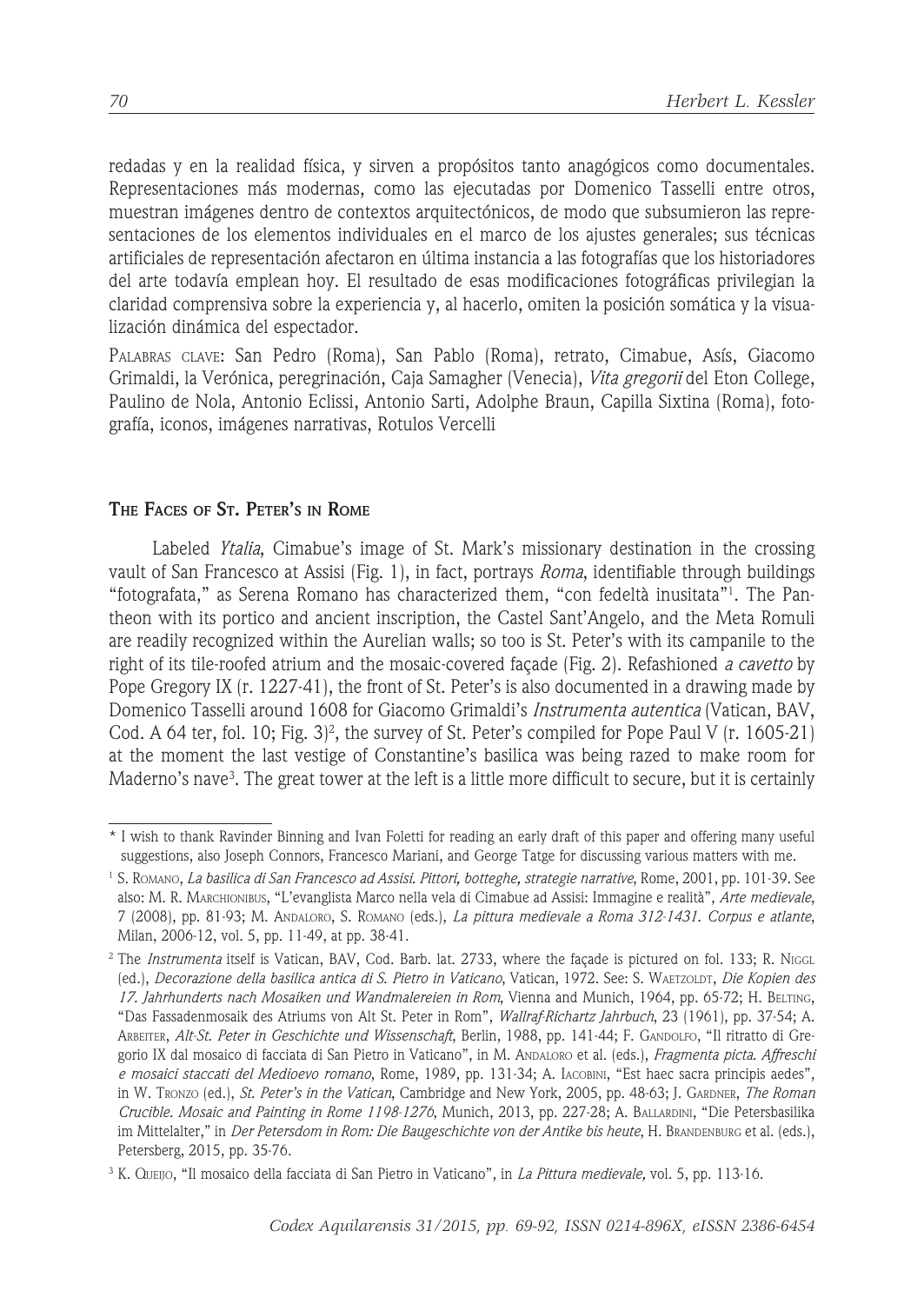a real structure, either the Torre dei Conti or Torre delle Militzie; and identifying the prominent structure behind it requires more effort still. Cesare Brandi argued persuasively that the building is not a church, as had been proposed, but rather the Palazzo Senatorio on the Capitoline Hill adorned with coatsof-arms of the Orsini family alternating with shields inscribed SPQR4 . In what has become a classic article on the *Ytalia*, Maria Andaloro elaborated the palazzo's importance for the reigning Orsini Pope Nicholas III (1277-80)<sup>5</sup>; and more recently, both Romano and Chiara Frugoni have extended Andaloro's claims about papal cultural politics and San Francesco itself, "il luogo più romano fuori Roma," pointing out that not only Nicholas but also his predecessors Innocent III (r. 1198-1216) and Gregory IX, played important roles in establishing the Franciscan order<sup>6</sup>.

In fashioning *Ytalia*, Cimabue rejected conventions for representing Rome that, since the eleventh-century and up to his own day, were deployed on papal and secular seals, for example, the "Aurea Roma" of Pope Victor II (r. 1055-57)<sup>7</sup>. Likewise, he



Fig. 1. Cimabue, *Ytalia*, Assisi, San Francesco; Photo: Scala/Art Resource

eschewed mementoes of St. Peter's that featured the Veronica, the image of Christ's face impressed a cloth which, through actions of the very same popes Frugoni has implicated

<sup>4</sup> C. BRANDI, *Duccio*, Florence, 1951, pp. 128-29. Raphael's representation of the façade mosaic behind the Vatican gatehouse in the *Fire in the Borgo* confirms the claim; squeezed between the oculus and the central window, Christ is visible, flanked by Mary and Peter and the four evangelist symbols and above St. Matthew; J. ONIANS, *Bearers of Meaning*, Princeton, 1988, p. 258; I., ROWLAND, "Raphael, Angelo Colocci, and the Genesis of the Architectural Orders", *Art Bulletin*, 76 (1994), pp. 81-104; P. REILLY, "Raphael's 'Fire in the Borgo' and the Italian Pictorial Vernacular", *Art Bulletin*, 92 (2010), pp. 308-25. I thank Morten Steen Hansen for helping me with this detail.

<sup>5</sup> M. ANDALORO, "Ancora una volta sull'*Ytalia* di Cimabue", *Arte medievale*, 2 (1985), pp. 143-77. Andaloro, in turn, built her arguments on observations made a century earlier by J. STRZYGOWSKI, *Cimabue und Rom*, Vienna, 1888, pp. 84-98.

<sup>6</sup> C. FRUGONI, "L'*Ytalia* di Cimabue nella basilica superiore de Assisi. Uno sguardo dal transetto alla navata", in F. BOCCHI, R. SMURRA (eds.), *Imago Urbis*, Rome, 2003, pp. 33-63. See also the cautious revisions proposed by D. COOPER, J. ROBSON, *The Making of Assisi. The Pope, the Franciscans and the Painting of the Basilica*, New Haven and London, 2013, pp. 82-85 and P. BOKODY, *Images-within-Images in Italian Painting (1250-1350) Reality and Reflexivity*, Farnham, 2015, pp. 62-63.

<sup>7</sup> I. HERKLOTZ, "Ikonographie der Papstsiegel", in H. R. MEIER *et alii* (eds.), *Für irdischen Raum und himmlischen Lohn. Stifter und Auftraggeber in der mittelalterlichen Kunst*, Berlin, 1995, pp. 116-30; see also B. BEI DER WIEDEN, "Bolla di Enrico IV", in M. D'ONOFRIO (ed.), *Romei & Giubilei, Il pellegrinaggio medievale a San Pietro (350-1350)*, Milan, 1999, p. 433.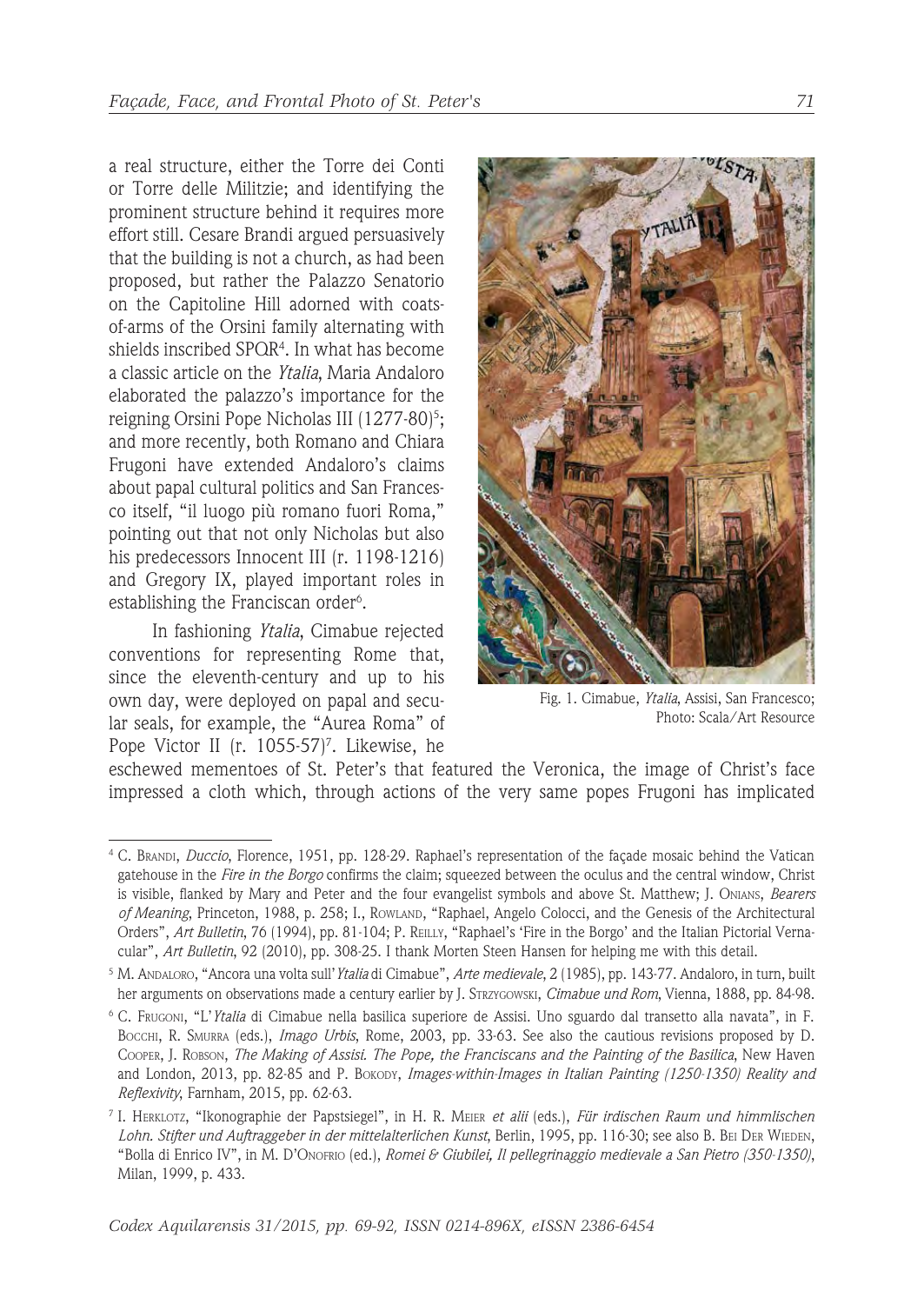

Fig. 2. Cimabue (det.)



Fig. 3. Domenico Tasselli, Façade of St. Peter's (Vatican, BAV, Cod. A 64 ter, fol. 10)

*Codex Aquilarensis 31/2015, pp. 69-92, ISSN 0214-896X, eISSN 2386-6454*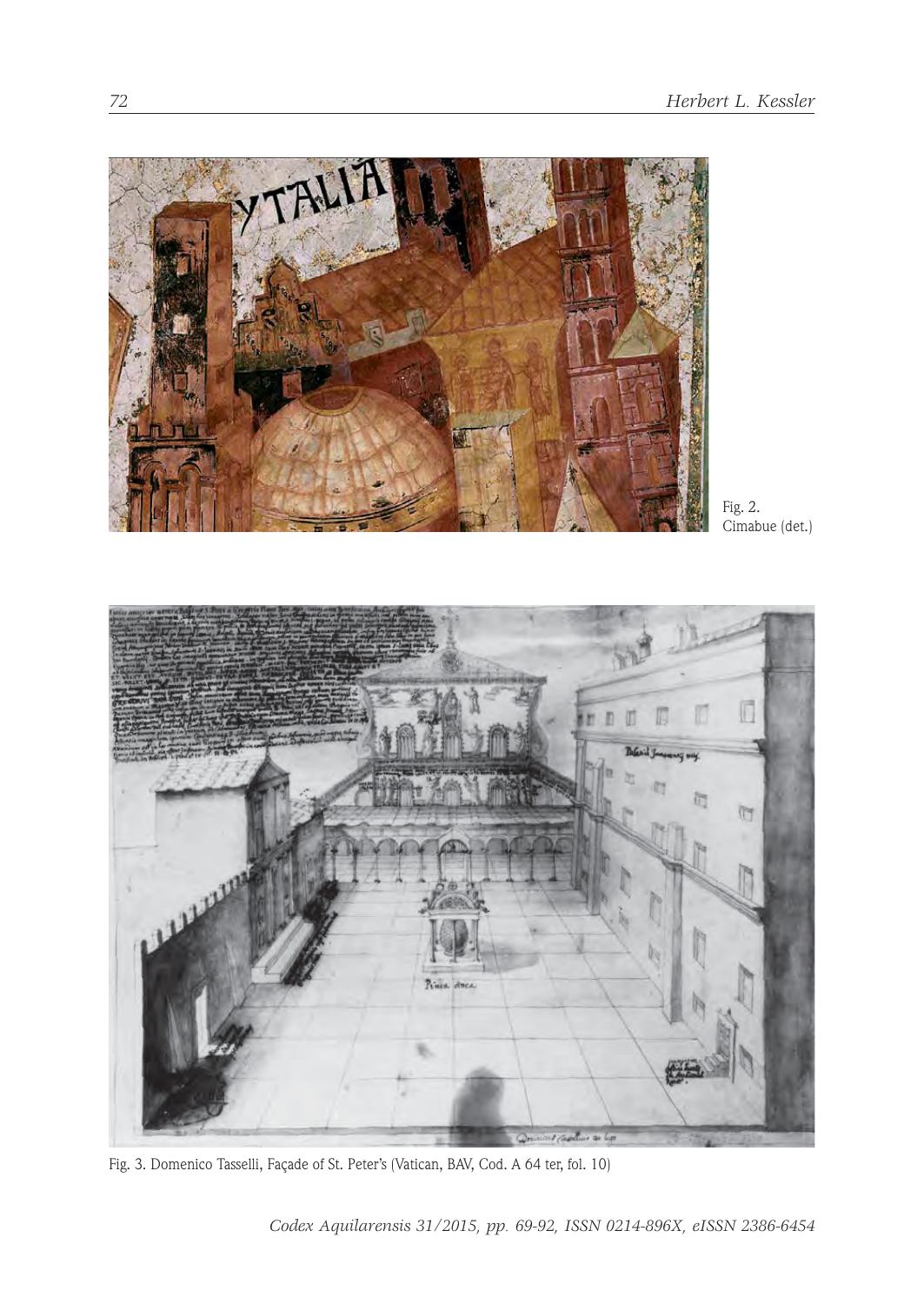in the Assisi fresco, was the Church's prime relic after Peter's bones". Reproduced on badges sold to pilgrims in the basilica's atrium, such as one in the Musée Cluny inscribed SIGNUM SANCTUM SODARIO, the Veronica identified St. Peter's<sup>9</sup>, for example, on the more-or-less contemporary seal of Lorenzo dei Tiniozi (Rome, Museo del Palazzo Venezia, Fig. 4)10, which portrays the canon flanked by his heraldry and the basilica's well-known pigna within the fountain enclosure in the atrium and the miraculous image featured between Peter and Paul inside a conventional nave. As also on Boniface VIII's bull transcribed in 1300 by the scribe Silvester (Cortona, Biblioteca del Comune e dell'Accademia Etrusca)<sup>11</sup>, the famous *acheiropoieton* was both a seal and a coat-of-arms. The face of Christ continued to stand for St. Peter's two centuries later in the *Mirabilia urbis Romae* and in Ludovico Lazarelli's depiction of Pope Sixtus IV displaying the relic to pilgrims in an otherwise generic building<sup>12</sup>.

At heart, *Ytalia* is not very different from such conventional representations of cityscapes as those on a rotulus prepared a century before as an aide mémoire for the repainting of the vault of San Eu-



Fig. 4. Seal of Lorenzo dei Tiniozi (Rome, Museo del Palazzo Venezia) (after Morelli and Wolf).

sebius in Vercelli (Museo del Tesoro del Duomo)<sup>13</sup>; Jerusalem is one example with its towers, clustered basilicas shown in three-quarters, arcuated campanili, and circular domed building (Fig. 5). It is noteworthy that, although from the floor *Ytalia* does not stand apart particularly from the other Evangelists' destinations, it is in fact closest to the adjacent IUDEA of John with its own crenellated precinct and central domed building. As a way of constructing Rome as the particular terrestrial manifestation of (the celestial) Jerusalem, Cimabue may well have

 <sup>8</sup> J.-M. SANSTERRE, "Variations d'une légende et genèse d'un culte entre la Jérusalem des origines, Rome e l'occident. Quelques jalons de l'histoire de Véronique et de la Veronica jusqu'à la fin du x111° siècle", in J. Ducos, P. HENRIET (eds.), *L'Occident médiéval* (Acts of a colloquium, Bordeaux), Toulouse, 2013, pp. 217-32.

 <sup>9</sup> B. SPENCER, *Pilgrim Souvenirs and Secular Badges*, London, 1998, 248-51; *Romei & Giubilei*, p. 342; B. CHIESI *et alii* (eds.), *Il medioevo in Viaggio* (cat. of an exhib.), Florence, 2015, p. 141.

<sup>10 &</sup>quot;Tipario del sigillo di Lorenzo dei Tiniosi, canonica della basilica di San Pietro", in G. MORELLO, G. WOLF (eds.), *Il volto di Cristo*, Rome, Milan, 2000, p. 178.

<sup>11</sup> "Lettera dello scrittore pontificio Silvestro", in *Volto di Cristo*, pp. 176-78.

<sup>12</sup> See: J. HAMBURGER, "Vision and Veronica", in J. HAMBURGER, *The Visual and the Visionary. Art and Female Spirituality in Late Medieval Germany*, New York, 1998, pp. 317-82.

<sup>13</sup> R.W. SCHELLER, *Model-Book Drawings and the Practice of Artistic Transmission in the Middle Ages (ca. 900-ca. 1450)*, Amsterdam, 1995, pp. 155-60; and S. UGGE, G. FERRARIS (eds.), *Et verbum caro factum est . . . La Bibbia oggi e la sua trasmissione nei secoli*, Vercelli, 2005, pp. 77-80; *Petrus Eni, Pietro è Qui* (cat. of an exhibition), Vatican, 2006, p. 223.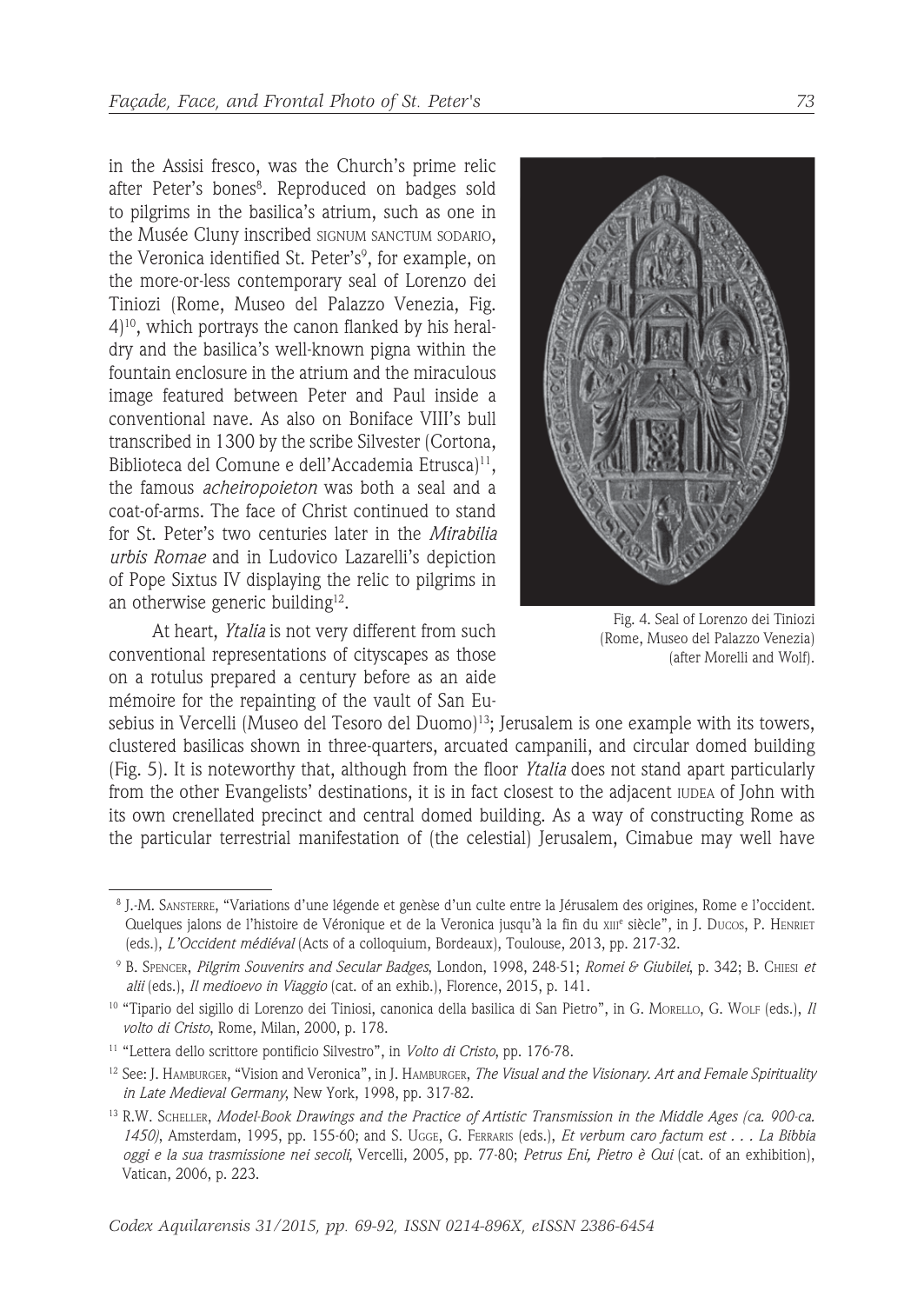

Fig. 5. Rotulus, Vercelli Photo: © Museo del Tesoro del Duomo di Vercelli

appropriated such an image as that in the twelfth-century *Liber Floridus* in Ghent (Universiteitsbibliotheek, MS. 92, fol. 65r ) with its portal welcoming viewers, imposing wall and towers, and sacred buildings $14$ ; in the very year he was painting his Assisi *Ytalia*, Frugoni has reminded us, Nicholas III directed a bull titled *Civitatem sanctam Jerusalem* to the canons of St. Peter's in which he likened Rome to the prophetic *urbs* ready to descend from heaven<sup>15</sup>

*Ytalia* depends, then, on the very kind of interplay between generic forms and individual features as human portraits do and coats-of-arms<sup>16</sup>: thus, it is significant that Cimabue embedded a *paragone* of figural painting and heraldic crests within his revolutionary portrait of architecture<sup>17</sup>. In other words, when he replaced the Veronica that traditionally stood for St. Peter's with the façade mosaic, he applied the same paradigm that Joseph Leo Koerner, Rudolf Preimesberger, and Stephen Perkinson have taught us

also underlay the origin of portraits of persons $18$ . And when Cimabue introduced such details as the Pantheon's oculus and Castel Sant'Angelo's rectangular tower emerging from the center of a cylindrical base to underscore Rome's particularity, he was replicating the fundamental

<sup>14</sup> H. ROSENAU, *The Ideal City, Its Architectural Evolution*, New York, 1975.

<sup>15</sup> FRUGONI, "L'*Ytalia*", p. 57.

<sup>16</sup> On the relationship to personal seals of the earliest city seals, see B. BEDOS-REZAK, *When Ego Was Imago. Signs of Identity in the Middle Ages*, Leiden, 2011, pp. 238-49 et passim.

<sup>17</sup> On the application of "portrait" to the rendering of actual structures, see J. WIRTH, *Villard de Honnecourt, architecte du XIII<sup>e</sup> siècle*, Geneva, 2015, pp. 53-56 and also the analysis of the perspectival rendering of architecture, pp. 108-115 et passim.

<sup>18</sup> J. L. KOERNER, *The Moment of Self-Portraiture in German Renaissance Art*, Chicago, 1993, pp. 80-126; R. PREIMES-BERGER, "'…proprijs sic effingebam coloribus…': zu Dürers Selbstbildnis von 1500", in H. KESSLER, G. WOLF (eds.), *The Holy Face and the Paradox of Representation* (*Villa Spelman Studies*, Vol. 6), Bologna, 1998, pp. 279-300; S. PERKINSON, "Portraits and Counterfeits: Villard de Honnecourt and Thirteenth Century Theories of Representation", in D. AREFORD, N. ROWE (eds.), *Excavating the Medieval Image, Manuscripts, Artists, Audiences: Essays in Honor of Sandra Hindman*, Aldershot, 2004, pp. 13-35 and *The Likeness of the King. A Prehistory of Portraiture in Late Medieval France*, Chicago, 2009.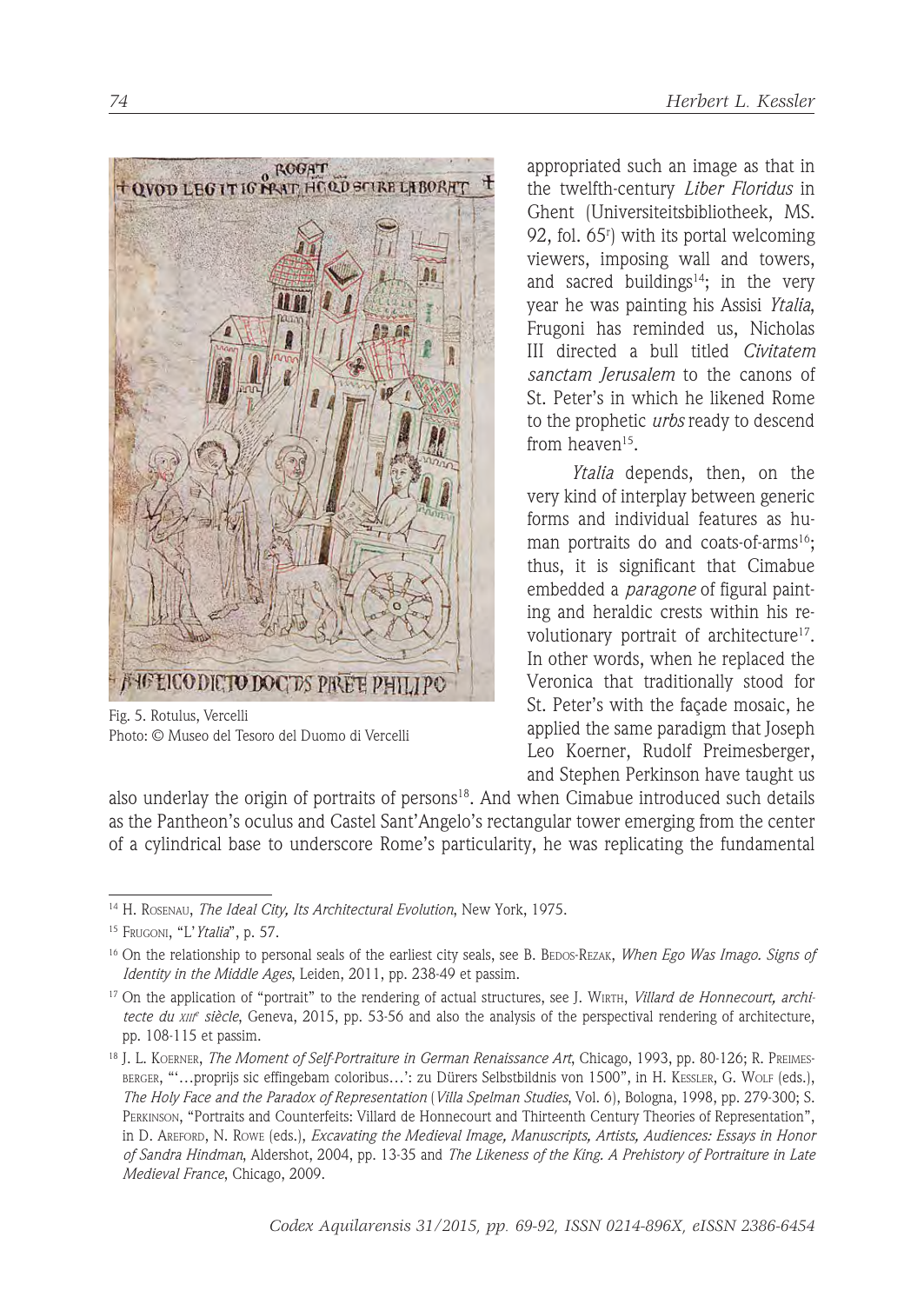mechanism of heraldry which inserted particular devices within a family's recognizable crest. Cimabue thus constructed his revolutionary image of architecture by drawing on coats-of-arms and figural painting, two competing ways to portray persons $19$ . The result, as Andaloro, Romano, and Frugoni have noted, is to identify Assisi with the papal City and, in turn, to underscore Pope Nicholas' dual role as ruler of Rome and leader of the Church<sup>20</sup>.

The first conclusion, then, is that Romano is certainly correct that the *Ytalia* is not only an expression of the new realism that Nicholas III had advanced already in Rome<sup>21</sup>, but also the beginning of portraiture *tout court* <sup>22</sup>*.*

## **PRECEDENT PORTRAITS**

That said, any claim that Cimabue's truly marks the start of architectural portraiture must be qualified<sup>23</sup>. For one thing, some earlier depictions on pilgrims' badges had also included recognizable buildings and even, in certain cases, their identifying images. One token found at Bull Wharf in London (Museum of London, Fig. 6), for instance, renders the Pantheon, known since the seventh-century as Sta. Maria Rotunda, quite as the *Ytalia* does<sup>24</sup>; the famous pagan structure that Pope Gregory the Great (r. 590-604) transformed into a church is easily recognized by the semi-circular cut-out at the top representing the distinctive oculus, ringed as, in the Assisi fresco, with a molding from which the tiles radiate; and the portico is also depicted, its tile roof supported on columns (and, within it, the icon of Mary holding the Christ Child on her lap)<sup>25</sup>. The medieval pilgrims' tokens, in turn, depended ultimately on Early Christian souvenirs of shrines at sites in the Holy Land, for instance, the Holy Sepulcher in the Maries at Christ's Tomb pictured on an ampulla at Dumbarton Oaks<sup>26</sup>, and, to cite a painted example, on the sixth-century Sancta Sanctorum reliquary box in which

<sup>19</sup> See H. BELTING, *Spiegel der Welt. Die Erfindung des Gemäldes in den Niederlanden*, Munich, 1994, pp. 55-64; ID., "Wappen und Porträt. Zwei Medien des Körpers", in *Bild-Anthropologie,* Munich, 2001, pp. 115-42; and *Faces: Eine Geschichte des Gesichts*, Munich, 2013.

<sup>20</sup> ANDALORO, "Ancora una volta", p. 173.

<sup>21</sup> See: GARDNER, *Roman Crucible*, pp. 245-55.

<sup>&</sup>lt;sup>22</sup> Richard Krautheimer's important arguments about copies of medieval architecture have been much cited and, as he once lamented to me, much abused; R. KRAUTHEIMER, "Introduction to an "Iconography of Mediaeval Architecture", *Journal of the Warburg and Courtauld Institutes*, 5 (1942), pp. 1-33. See now, W. SCHENKLUHN, "Iconografia e iconologia dell'Architettura medievale", in PIVA, P. (ed.), *L'arte medievale nel contesto*, Milan, 2006, pp. 59-78; J. H. SHAFFER, "Letaldus of Micy, Germigny-des-Prés, and Aachen: Histories, Contexts, and the Problem of Likeness in Medieval Architecture", *Viator*, 37 (2006), pp. 53-83; E. RUCHAUD, "Iconographie architecturale et architecture en image", in J. BASCHET, P.-O. DITTMAR (eds.), *Les images dans l'occident medieval*, Turnhout, 2015, pp. 109-19.

<sup>23</sup> See ANDALORO, "Ancora una volta".

<sup>24</sup> SPENCER, *Pilgrim Souvenirs*, pp. 253-54; *Romei & Giubilei*, p. 348; R. MANIURA, "Two Marian Image Shrines in Fifteenth-Century Tuscany, the 'Iconography of Architecture' and the Limits of 'Holy Competition', in P. DAVIES *et alii* (eds.), *Architecture and Pilgrimage, 1000-1500: Southern Europe and Beyond*, Farnham, 2013, pp. 213-29.

<sup>25</sup> The icon is still preserved, albeit cut down; see: G. LEONE, *Icone di Roma e del Lazio 1*, Rome, 2012, pp. 59-60.

<sup>26</sup> K. WEITZMANN, "Loca Sancta and the Representational Arts of Palestine", *Dumbarton Oaks Papers*, 28 (1974), pp. 31-55; G. VIKAN, *Early Byzantine Pilgrimage Art* (rev. ed.), Washington, DC. 2010; D. KRUEGER, *Liturgical Subjects. Christian Ritual, Biblical Narrative, and the Formation of the Self in Byzantium*, Philadelphia, 2014, pp. 67-129.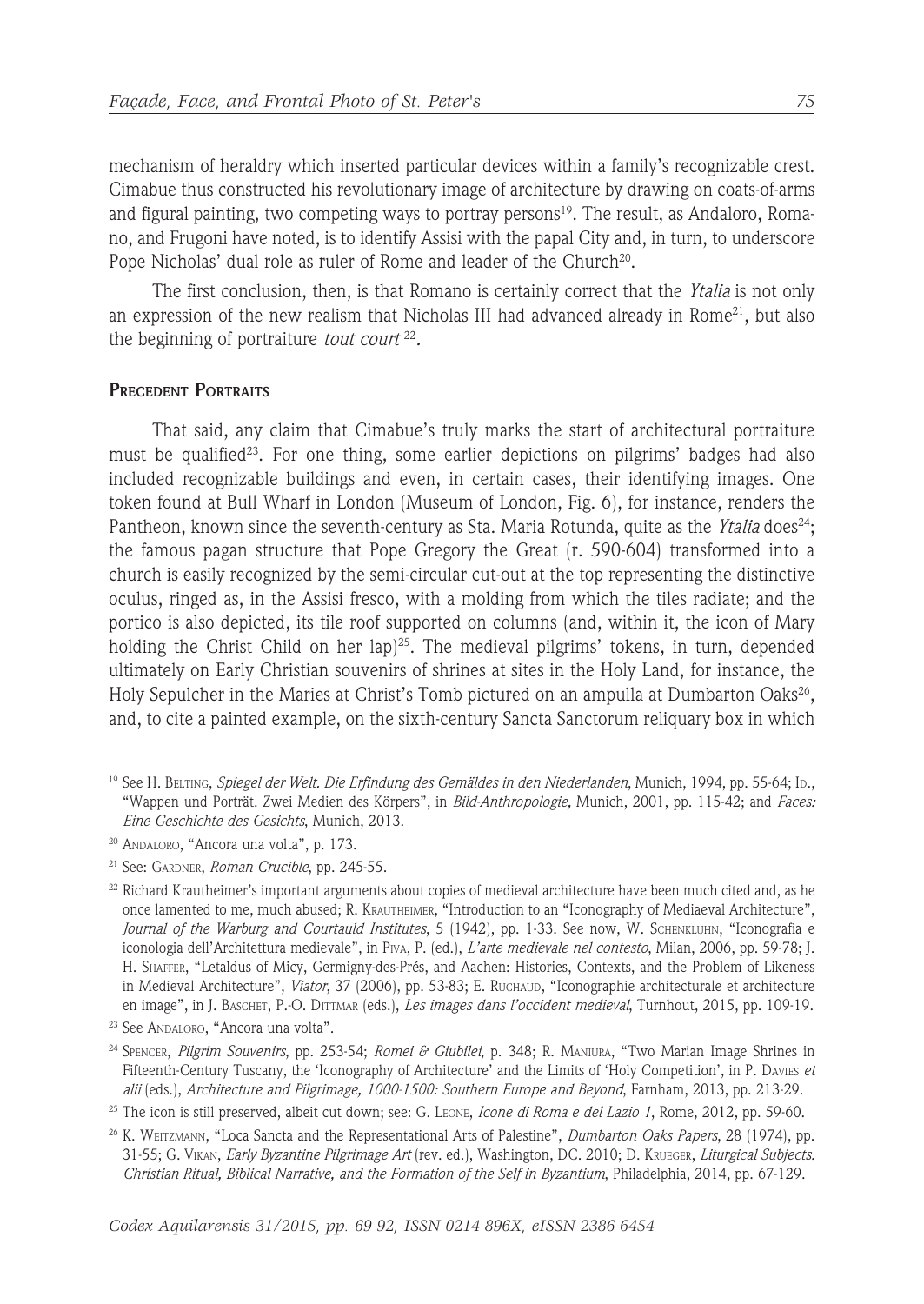



Fig. 6. Pantheon, Pilgrim's badge (Museum of London)

Fig. 7. Holy Sepulcher (det.). Relics box, (Vatican, Museo Vaticano)

a great dome encompasses the burial precinct (Vatican, Museo Vaticano, Fig. 7) $^{27}$ . These, too, deploy the conventions of portraiture, namely, symmetry and frontality that assure maximum scrutability and the intense interplay between seeing and being shown. Cimabue's *Ytalia* is a pilgrimage image.

So is another, even more telling, exception to any claim that Cimabue's is the first architectural portrait, the depiction of Old St. Peter's in the *Vita gregorii* produced at Farfa and now at now at Eton College, Windsor (MS. 124, fol. 122r; Fig. 8)28. The basilica's façade doubles as the frontispiece in the eleventh-century edition of John the Deacon's ninth-century biography of the seventh-century Pope, forming the backdrop for the depiction of Gregory's burial and of a curious event in which Peter the Deacon persuaded people to cease setting the Pope's writings afire. St. Peter's is identifiable primarily by the façade mosaic that had preceded the Gregory IX's thirteenth-century remaking of the decoration, otherwise known only from an inscription referring to the fifth-century commission by Consul Marianus and his wife Anastasia in which *quattuor animalia circa Christum sunt picta*29.

Ever since the Jesuit historian, Hartmann Grisar, first analyzed it, scholars have treated the Eton College frontispiece as a reliable document of the appearance of that disappeared facade. 30 Richard Krautheimer accepted the claim in his *Corpus basilicarum Christianarum* 

<sup>27</sup> B. FRICKE, "Tales from Stones, Travels through Time. Narrative and Vision in the Casket from the Vatican", *W86th*, 21 (2014), pp. 230-50.

<sup>&</sup>lt;sup>28</sup> M. R. JAMES, *A Descriptive Catalogue of the Manuscripts in the Library of Eton College* (Cambridge, 1895), p. 56; H.L. KESSLER, "'Histoire mythique et archéologique' in the Eton College *Old St. Peter's*", in *Mélanges Christian Heck*, Paris (forthcoming).

<sup>29</sup> R. KRAUTHEIMER et al. (eds.), *Corpus basilicarum Christianarum Romae*, vol. 5, Vatican City, 1977, p. 173; S. DE BLAAUW, *Cultus et Decor. Liturgia e architettura nella Roma tardoantica e medievale*, Vatican, 1994, vol. 2, pp. 465-66; A. THACKER, "Popes, Emperors and Clergy at Old Saint Peter's from the Fourth to the Eighth Century", in R. MCKITTERICK *et alii* (eds.), *Old Saint Peter's, Rome*, Cambridge, 2013, pp. 137-56.

<sup>30</sup> "Il prospetto dell'antica basilica Vaticana", in *Analecta Romana*, Rome, 1899, pp. 463-506.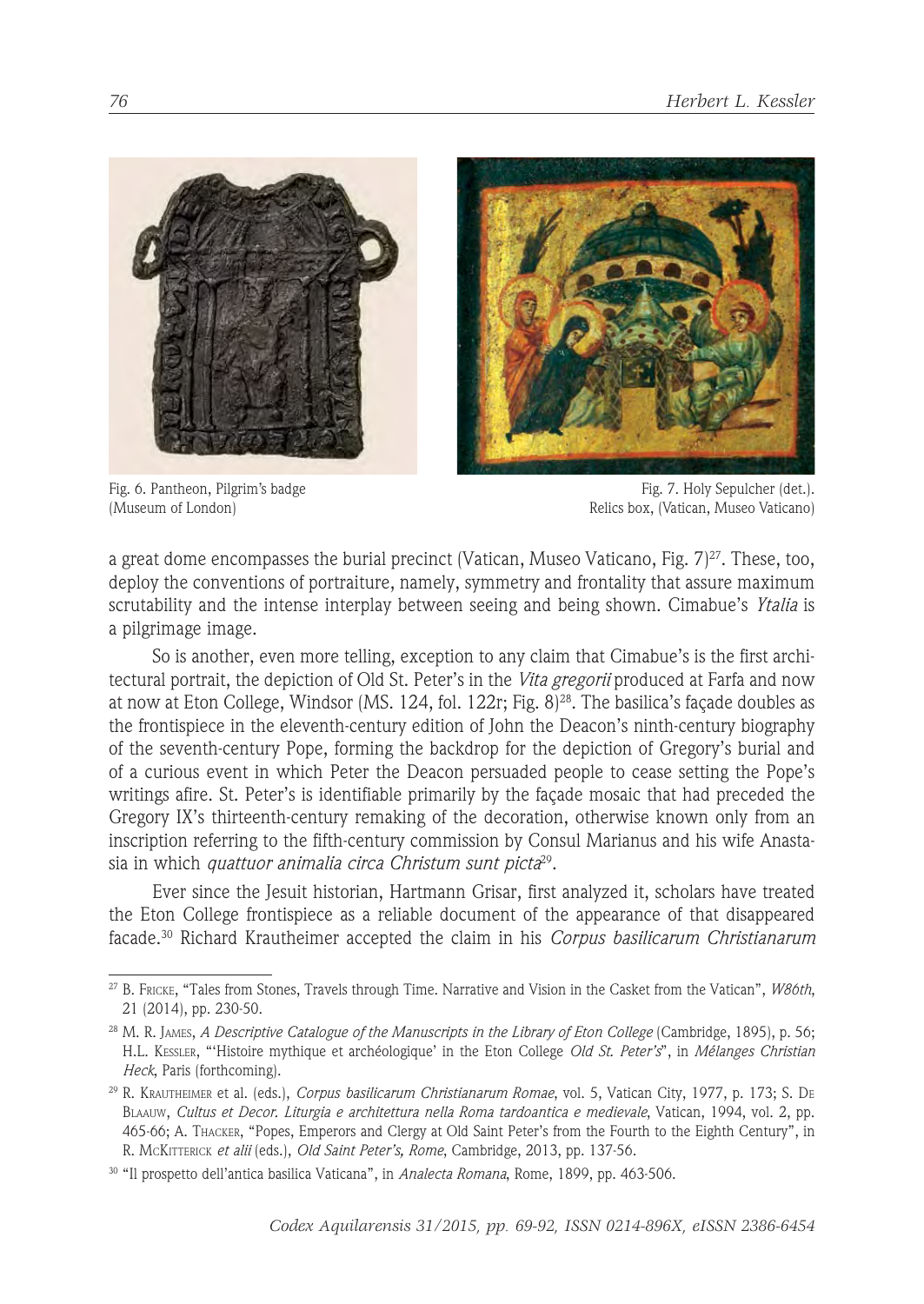*Romae*31; so did Andaloro in *La pittura medievale a Roma*<sup>32</sup>*.* Indeed, most scholars consider the drawing to be so reliable that they have entered into an on-going debate about whether or not the pictured Lamb represents an actual alteration of the fifth-century mosaic, the majority subscribing to Grisar's argument that, in fact, the *Agnus dei* is an eighth-century replacement of the original "Christus" made in contemptuous papal response to the Byzantine prohibition at the Council of Trullo in 680 of such symbolic images of the Savior<sup>33</sup>. Andaloro needs three full text columns in the *Corpus* to summarize the discussion.

Although the Eton College miniature is accurate in some ways, for instance in its locating of Gregory's tomb at the atrium's left, it is surely a construction imagined through contemporary artistic conventions traceable in other works from Farfa and common sources<sup>34</sup>. To cite the most important feature, the Pope's portrayal as a balding, bearded man whose face is framed by long hair with a tuft on the forehead is nearly identical to that in a fresco that once adorned the Monastery of St. Andrew on the



Fig. 8. Façade of St. Peter's, Eton College, MS. 124, fol. 122r. Reproduced by permission of the Provost and Fellows of Eton College

Caelian Hill and known through a watercolor by the sixteenth-century Church antiquarian, Alphonsus Ciacconius (Vatican, BAV, Cod. Lat. 5408, fol. 27r ) 35. The fresco and John the

<sup>31</sup> KRAUTHEIMER *et alii*, *Corpus*, vol. 5, p. 228.

<sup>32</sup> M. ANDALORO, *Pittura medievale a Roma*, vol. 1, pp. 416-18; J. L. OPIE, "Agnus Dei", in *Ecclesiae Urbis*, ed. F. GUIDOBALDI *et alii*, (Vatican, 2002), vol. III, pp. 1813-1840; A.-O. POILPRÉ, *Maiestas Domini: Une image de l'église en occident*, Paris, 2006, p. 107; GARDNER, *Roman Crucible*, p. 228.

<sup>33</sup> See L. BRUBAKER and J. HALDON (eds.), *Byzantium in the Iconoclast Era (ca 680-850): The Sources. An Annotated Survey*, Aldershot, 2001, pp. 236-37.

<sup>34</sup> KESSLER, "Histoire mythique."

<sup>35</sup> G. LADNER, *I ritratti dei papi nell' antichità e nel medioevo*, Vatican, 1941, vol. I, pp. 70-77 and "The So-called Square Nimbus", *Medieval Studies*, 3 (1941), pp. 15-45, at p. 19-21 (repr. in *Images and Ideas in the Middle Ages*, Rome, 1983), pp. 115-70 at pp. 122-25. On Gregory's portraiture, see: F. CRIVELLO, *Le "Omelie sul Vangeli" di Gregorio Magno a Vercelli*, Florence, 2005.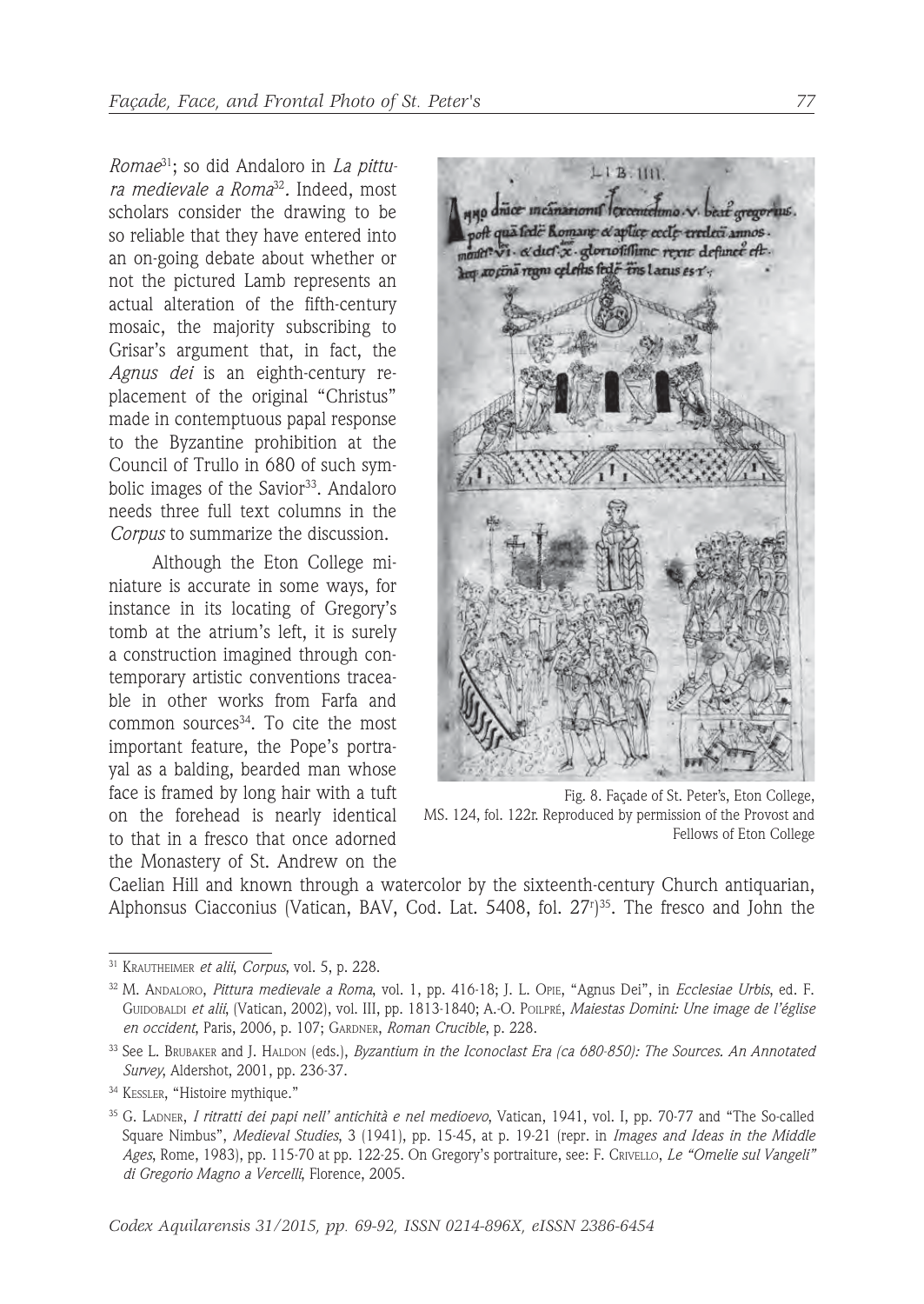Deacon's description of it have been much discussed in art-historical literature because they are the principal sources for the much-repeated claim that square haloes signal that a person depicted bearing it was still alive when the likeness was made. Gregory's "authentic" face (and vestments) in the Eton College frontispiece thus reinforces the sense that the façade, too, is a true portrait. This impression does not withstand scrutiny, however; for one thing, John the Deacon was describing a painting, not Gregory himself; for another, his written account based on it might, itself, have been the source of the picture as it recounts in some detail not only the facial features but also the liturgical garments $36$ .

As in the case of the Pope's visage, specific details transmitted through conventional or literary sources were mapped onto generic forms to render the Roman church over which he presided, such as those found on Pope Victor II's seal that rely on modalities typical also of the *loca sancta* pictures, especially the frontality through which transient features are subsumed in a conventional schema that suggests a subject's permanent appearance. Incorporating the Pope's portrait and portrait of St. Peter's basilica, the frontispiece transforms the terse allusion in John's *Vita* into a believable albeit fictitious "historical event", in much the same way the accompanying caption does, which is interpolated directly from Bede's *Historia ecclesiastica gentis Anglorum*, the authoritative historical account, and not the paraphrase in the *Vita gregorii* itself37. In this way, the titulus subordinates Gregory's time on earth to his "true" life in heaven, just as the miniature does by contrasting the burial of his body to the image of an image of the celestial realm<sup>38</sup>. The same anagogical structure is found already in the Sancta Sanctorum picture, where the building over the tomb is the dome of heaven filled with stars<sup>39</sup>; and it was maintained in Gregory IX's remade façade, where a different titulus divided the adoring elders from the celestial court, creating a membrane between the two realms:

<sup>36</sup> *Sed et in absidula post fratrum cellarium Gregorius ejusdem artificis magisterio in rota gypsea pictus ostenditur, statura justa et bene formata, facie de paternae faciei longitudine et maternae rotunditate ita medie temperata, ut cum rotunditate quadam decentissime videatur esse deducta, barba paterno more subfulva et modica; ita calvaster, ut in medio frontis gemellos cincinnos rarusculos habeat, et dextrorsum reflexos; corona rotunda et spatiosa, capillo subnigro et decenter intorto sub auriculae medium propendente; fronte speciosa, elatis et longis, sed exilibus superciliis; oculis pupilla furvis non quidem magnis sed patulis; subocularibus plenis; naso a radice vergentium superciliorum subtiliter directo, circa medium latiore, deinde paululum recurvo et in extremo patulis naribus prominente; ore rubeo; crassis et subdividuis labiis, genis compositis; mento a confinio maxillarum decibiliter prominente; colore aquilino et vivido, nondum, sicut ei postea contigit, cardiaco; vultu mitis; manibus pulchris; teretibus digitis et habilibus ad scribendum. Praeterea planeta super dalmaticam castanea, Evangelium in sinistra, modus crucis in dextra; pallio mediocri a dextro videlicet humero sub pectore super stomachum circulatim deducto, deinde sursum per sinistrum humerum post tergum deposito, cujus pars altera super eumdem humerum veniens propria rectitudine, non per medium corporis, sed ex latere pendet; circa verticem vero tabulae similitudinem, quod viventis insigne est, praeferens, non coronam*. PL75.230-31.

<sup>37</sup> *His temporibus, id est anno dominicae incarnationis DCV, beatus papa Gregorius, postquam sedem Romanae et apostolicae ecclesiae XIII annos, menses VI, et dies X gloriosissime rexit, defunctus est, atque ad aeternam regni caelestis sedem translatus*. *Historia Ecclesiastica gentis Anglorum*, B. COLGRAVE, R.A.B. MYNORS (eds.), Oxford, 1969, pp. 131-33. Cf. Johannes DIACONUS: *Tantis precibus Gregorius tandem aliquando divinitus exauditus, postquam sedem catholicae et apostolicae sanctae Romanae Ecclesiae annis tredecim, mensibus sex et diebus decem, doctrinis pariter ac operibus felicissimis illustravit, anno imperii Phocae secundo, indictione septima, quarto iduum Martiarum, a carnis corruptione subtractus est, incorruptionis perpetuae gloria sublimandus*. PL.75.221.

<sup>&</sup>lt;sup>38</sup> This is possibly an allusion to contemporary debates about carnal resurrection in which Gregory was engaged.

<sup>39</sup> See also RUCHAUD, "Iconographie architecturale".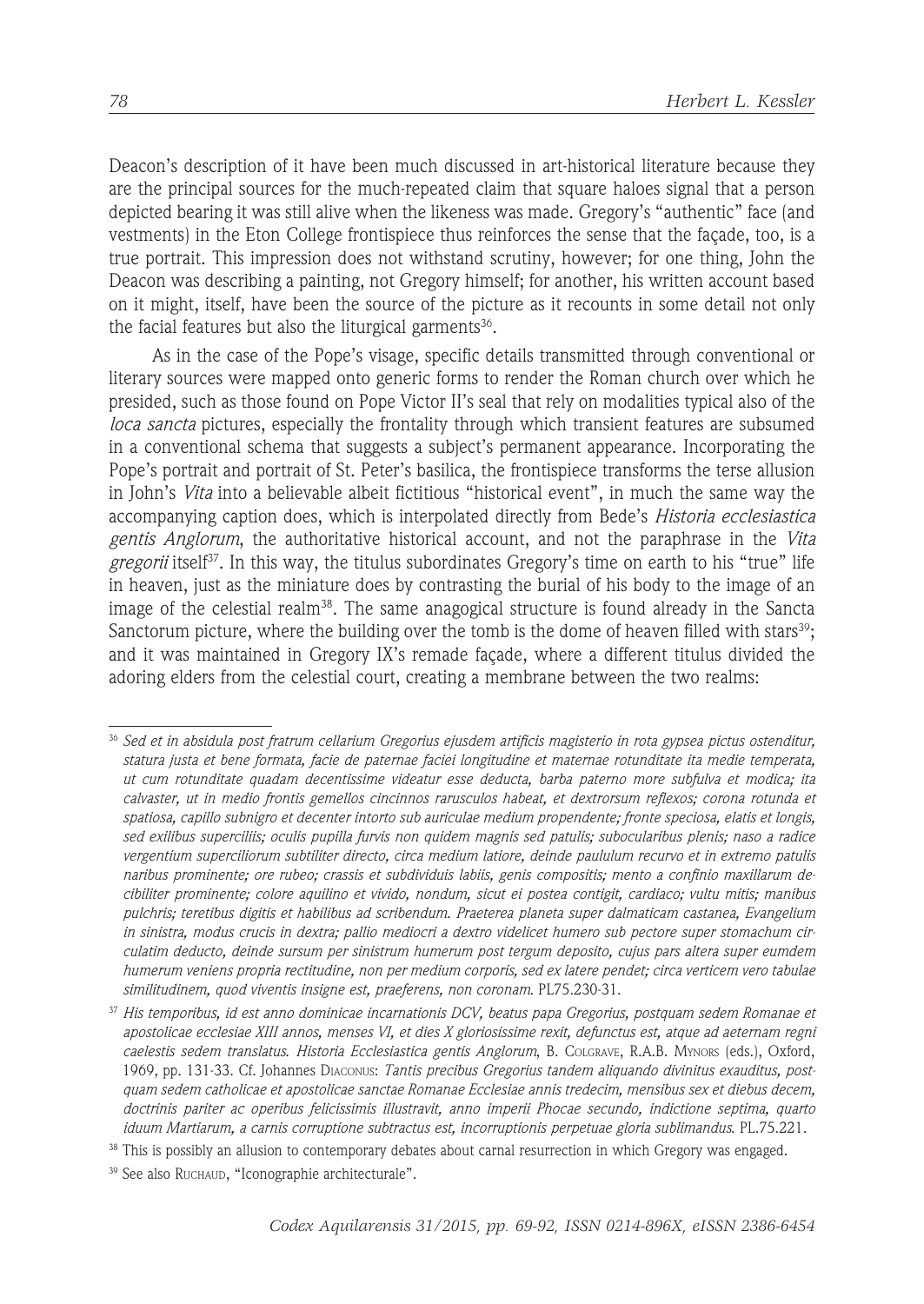As when the heavenly orb of the sun turns and shines on everything, and gleams like gold above every other metal,

Thus, the haven of peace built of stone is filled with fervor by doctrine and by faith and expands its power everywhere. 40

Inspired perhaps by this very inscription on St. Peter's facade, Cimabue realized the distich's explicit assertion of the dynamic of seeing by quoting only the mosaic's upper part in the Assisi *Ytalia*, with its monochrome figures of Christ, Mary, and Peter "gleaming like gold above every other metal", by obscuring with the ancient stone Castel Sant'Angelo and Meta Romuli the lower parts of the "haven of peace".

The concept of images of architecture functioning as spiritual channels is at play already in the earliest portrait of St. Peter's -the exceptionally refined fifth-century Samagher reliquary (Venice, Museo Correr; Fig. 9)41. Inserted within a framework of crosses, lambs, and birds, the ivory box's back panel depicts two men and two women praying at the pergola sheltering the Apostle's tomb; and, just outside the *confessio*'s closed doors at the center, it pictures a third man gestur-



Fig. 9. Confessio of St. Peter's, Samagher casket (Venice, Museo Correr). iice, Museo Correr).<br>Photo: Art Resource

<sup>40</sup> *Ceu sol fervescit sidus super omne nitescit/Et velut est aurum rutillans super omne metallum/Doctrina atque fide calet et sic pollet ubique/Ista domus petram supra fabricata quietam*. Translated in IACOBINI, "'Est haec sacra principis aedes'".

<sup>41</sup> M. GUARDUCCI, *La capsella di Samagher*, Trieste, 1978; G. L. RAVAGNAN, *Restituzioni 1999-Capolavori restaurati*, Vicenza, 1999, pp. 23-33; D. LONGHI, *La capsella eburnea di Samagher: Iconografia e committenza,* Ravenna, 2006. The classic study remains: T. BUDDENSIEG, "Le coffret en ivoire de Pola, Saint-Pierre et le Latran", *Cahiers Archéologiques*, 10 (1959), pp. 157-95.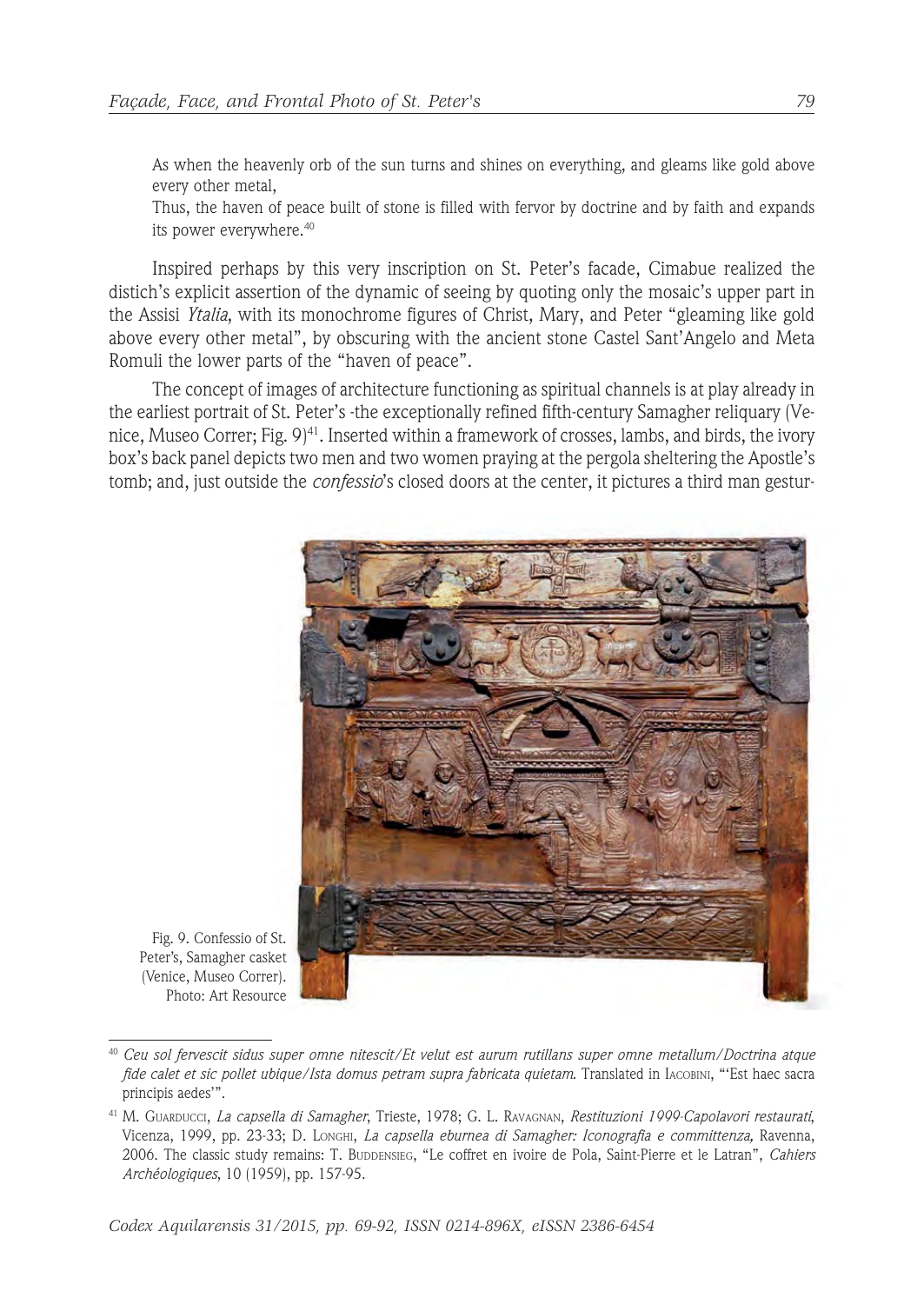ing and another woman presenting a small object. In this case, the representation's general accuracy cannot be doubted. The twisted columns now enshrined as relics beneath Michelangelo's dome confirm the architectural image's reliability down to the strigel motifs alternating with vine scrolls and putti scampering in the vegetation<sup>42</sup>. Archeology as well as textual sources confirm the overall arrangement's accuracy<sup>43</sup>, which therefore probably extends to the decorated lunette. The cross against the spirally ground represented over the door to the *confessio*  evokes the "cross of finest gold weighing 150 pounds" that, according to the *Liber Pontificalis*, Constantine and Helen had provided "over St. Peter's body, above the bronze in which he had been sealed" (Bk. 34, chap. 17). Following Anna Angiolini, Margherita Guarducci suggested that the indistinctness indicates that the depicted lunette represents a painting or mosaic of two angels bearing a cross<sup>44</sup>; Davide Longhi refuted the hypothesis, arguing, instead, that it pictures metal statues of Peter and Paul flanking a cross against a grill-work lattice45. Both hypotheses have merit, but neither works perfectly.

In my opinion, the lunette evokes the motif, widely-spread in fifth-century Rome and represented on the box's own lid, of the cross rooted on a mound from which four rivers flowed46; the flanking men would be Rome's twin apostles, as Longhi has suggested and as an eastern bread stamp dating from the same time or a little later pictures (Vienna, Kunsthistoriches Museum; Fig. 10); identified by tituli, the saints flank a cross atop the fluvial mound framed by trees<sup>47</sup>. The Pseudo-Hippolitus had already identified the cross as the Tree of Life mediating between heaven and earth<sup>48</sup>; and an inscription running around the outer circle leaves no doubt about the meaning on the bread mold: "The origin of life is the cross."

The lunette's geometricized vegetal ornament organized around a cross resembles such actual architectural membranes as the marble *a jour* transennae and bronze window grates

<sup>42</sup> See: D. KINNEY, "Spolia", in *St. Peter's in the Vatican*, pp. 16-47.

<sup>43</sup> See: DE BLAAUW, *Cultus et Decor*, pp. 474-77.

<sup>44</sup> The image recalls the contemporary mosaic in the Lateran Baptistery with its Tree of Life image bearing the fruit of little crosses and, even more because of the funereal context, the niche in San Gaudiosio in Naples; see: A. IA-COBINI, "L'albero della vita nell'immaginario medievale: Bisanzio e l'Occidente", in A.M. ROMANINI, A. CADEI (eds.), *L'architettura medievale in Sicilia: la cattedrale di Palermo*, Rome, 1994, pp. 241-90.

<sup>45</sup> Eusebius described the altar in the basilica at Tyre as being enclosed with wooden lattice-work on which artistic carving presents a wonderful sight to the beholders; discussed by J. Jung, *The Gothic Screen. Space, Sculpture, and Community in the Cathedrals of France and German, ca. 1200-1400*, New York, 2013, p. 18. See also: A. DE MARCHI, "*Cum dictum opus sit magnum*: Il documento pistoiese del 1274 e l'allestimento trionfale dei tramezzi in Umbria e Toscana fra Due e Trecento", in A.C. QUINTAVALLE (ed.), *Medioevo: immagine e memoria*, Milan, 2009, pp. 603-621.

<sup>46</sup> IACOBINI, "L'albero della vita"; G. NOGA-BANAI, L. SAFRAN, "A Late Antique Silver Reliquary in Toronto", *Journal of Late Antiquity*, 4 (2011), pp. 3-30.

<sup>47</sup> D. KÖTZSCHE, in *The* Age *of Spirituality*, pp. 628-29. See also G. NOGA-BANAI, "Between Rome and Jerusalem. The Cross at the Center of a *Herrscherbild* Composition", *Ikon. Journal of Iconographic Studies* 5 (2012), pp. 57-64. George Galavarais suggested that the stamp may have been used to adorn cakes taken away by pilgrims from sacred sites; G. GALAVARIS, *Bread and the Liturgy. The Symbolism of Early Christian and Byzantine Bread Stamps*, Madison, 1970, pp. 67-68. If so, then a connection may have been intended to the food of salvation that redeemed Adam and Eve's violation of God's prohibition which supports the hypothesis that the flanking figures might be humankind's sinful progenitors.

<sup>48 (</sup>Chrysostom, Spuria), *De Pascha Homilia* 6, PG 59.743-44; see IACOBINI, "L'albero della vita".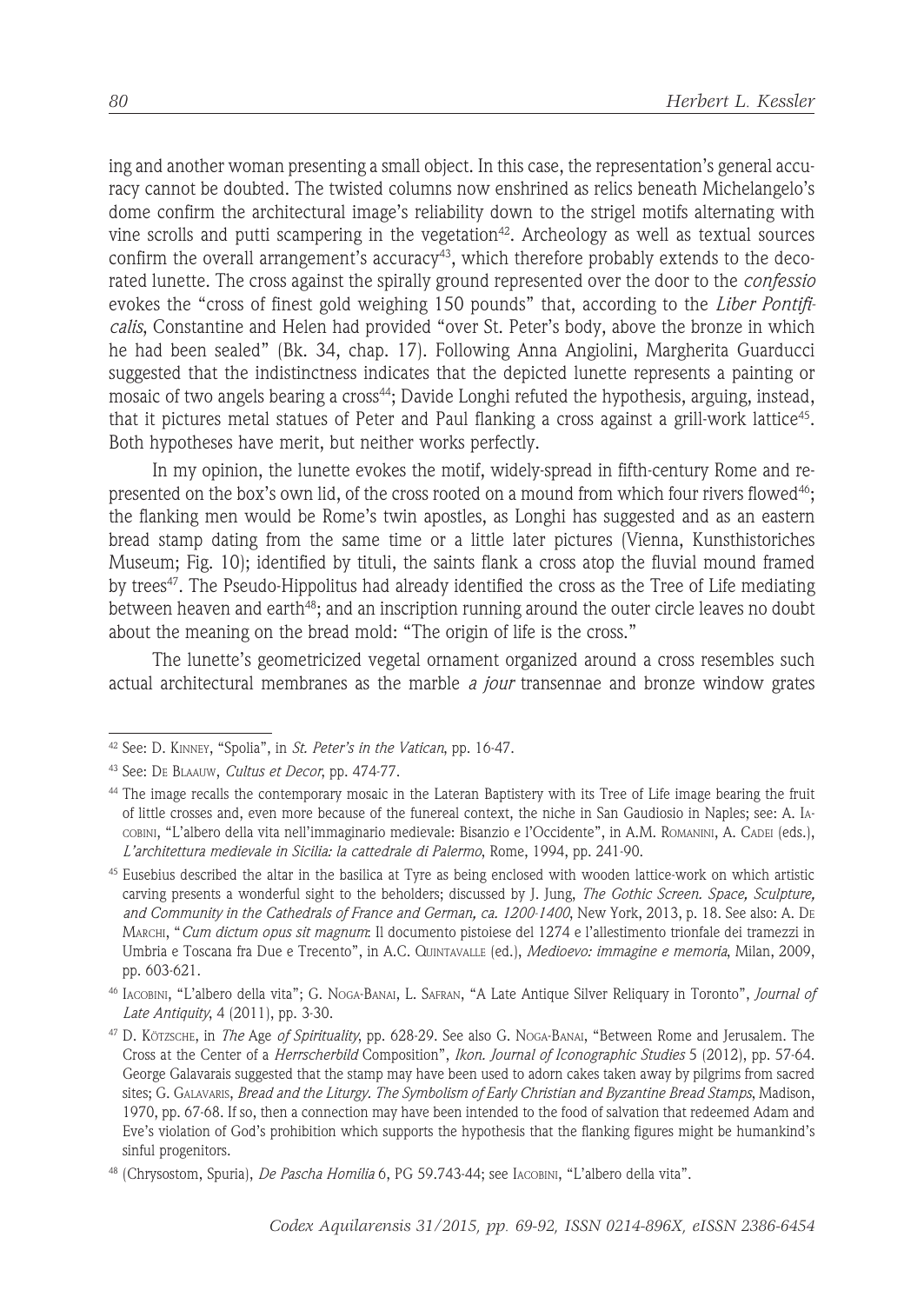deployed in the next century in San Vitale, San Michele a Affricisco, and Sant'Apollinare Nuovo in Ravenna and also the bronze window grill from the latter church.<sup>49</sup> Its very blurriness, moreover, stages the transition between the Church's visible outer precinct and its inner sanctum containing the ineffable spirit<sup>50</sup>; the indistinctness thus encapsulates the mechanism of pilgrimage itself, which is precisely to transform earthly experience –real and present– into a step toward the sublime.

This leads to a second conclusion: Even if images of architecture are trustworthy for archaeological reconstructions, they must also be understood as devices for conjuring up the world



Fig. 10. Vienna, Kunsthistoriches Museum. Photo: KHM-Museumsverband

beyond. In that, they are like icons, holy faces that are never simply portraits but devices for making the invisible Deity present and comprehensible.

## *IMAGO* **AND** *HISTORIA*

The iconic character of these depictions may explain why the narrative cycles in the nave of St. Peter's did not generate same history that those of the façade or *confessio* transom did, despite the fact that, beginning in the fifth century with St. Paul's Outside the Walls (seen in Panini's 1750 painting in a private collection; Fig.  $11$ <sup>51</sup>, and continuing throughout the

<sup>49</sup> H.G. FRANZ, "Transenne als Fensterverschluss. Ihre Entwicklung von der frühchristlichen bis zur islamischen Zeit", *Istanbuler Mitteilungen*, 8 (1958), pp. 65-81; F.W. DEICHMANN, *Ravenna. Geschichte und Monumente*, Wiesbaden, 1969, pp. 71-73 (Deichmann considers the transennae to be sixth-century imports from Constantinople); P. PORTA, "San Michele in Africisco a Ravenna. La scultura architettonico-decorativa", in C. SPADONI, L. KNIFFITZ (eds.), *San Michele in Africisco e l'età giustinianea a Ravenna*, Cinisello Balsamo, 2007, pp. 192-221. See also: R. CAMPANATI, "La cultura artistica nelle regioni Bizantine d'Italia dal VI all'IX secolo", in G.P. CARRATELLI (ed.), *I bizantini in Italia*, Milan, 1982; F. DELL'ACQUA, *"Illuminando colorat" La vetrata tra l'età tardo imperiale e l'alto medioevo: Le fonti, l'archeologia*, Spoleto, 2003, p. 28; and B. VERNIA, "L'arredo liturgico della basilica di Sant'Apollinare Nuovo a Ravenna", in C. RIZZARDI (ed.), *Venezia e Bisanzio. Aspetti della cultura artistica bizantina da Ravenna a Venezia (V-XIV secolo)*, Venice, 2005, pp. 363-76. The tradition continued for centuries; see the sarcophagus in Soria discussed by Francesca Español Beltrán in this issue of journal and Asturian "ventanas". The triumphal arch in Santa Cristina de Lena is particularly evocative in this regard; see: C. GARCÍA DE CASTRO VALDÉS, *Arte Prerománico en Asturias*, Pola de Siero, 2008, pp. 78-83. I wish to thank Rachel Danford for helping me with the Ravenna material.

<sup>&</sup>lt;sup>50</sup> The fluid network that fills the lunette is distinctly different from the balustrade (depicted on a larger scale) on the casket's right panel; but it is also more geometric and open than the vegetal ornament rendered on the front of the ivory box.

<sup>51</sup> H. L. KESSLER, "Séroux's Decadent Column Capital and other Pieces in the Puzzle of San Paolo fuori le mura", *Arte medievale*, n.s. 3 (2004), pp. 69-94; GARDNER, *Roman Crucible*, p. 41.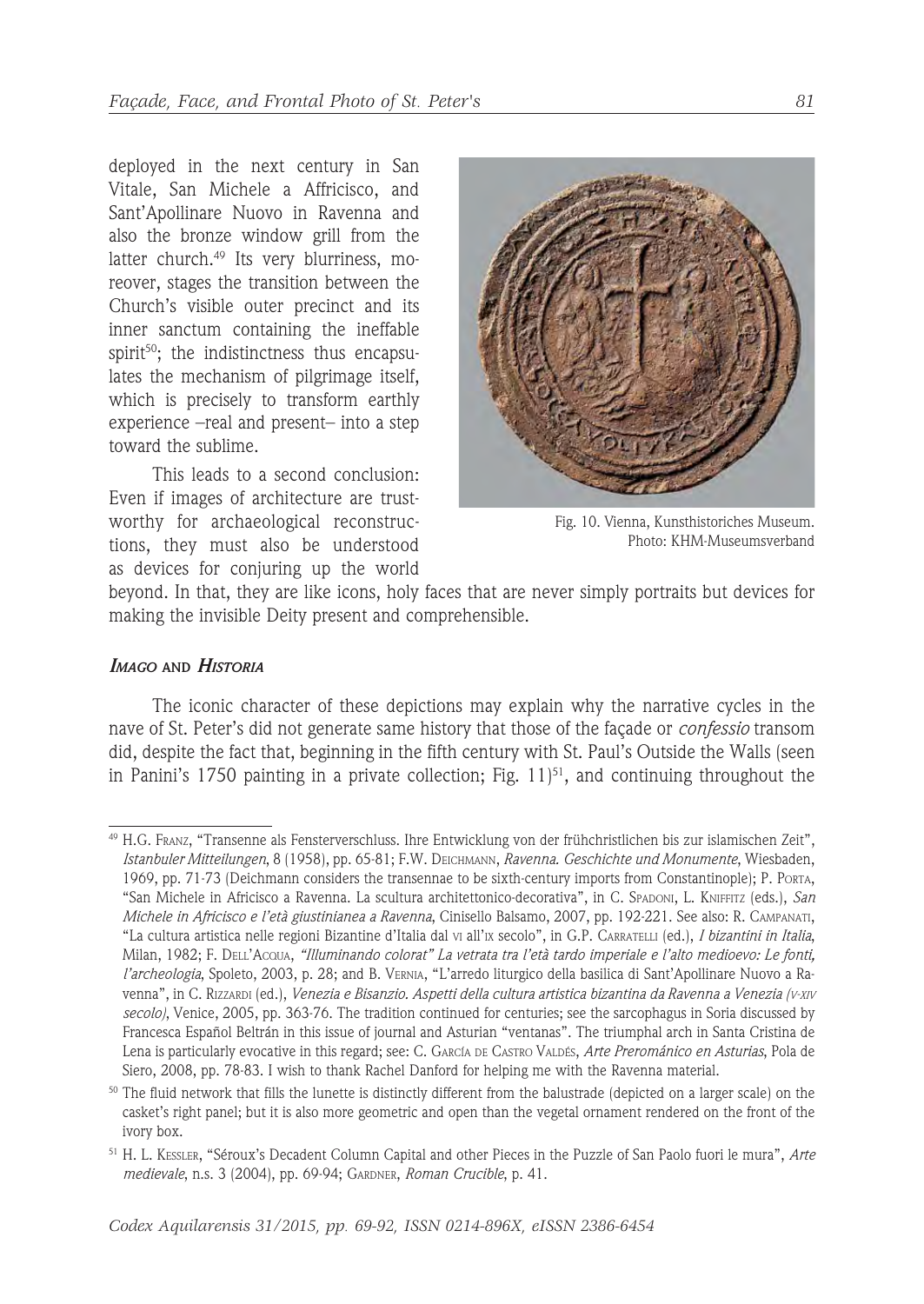

Fig. 11. St. Paul's outside the Walls, J. B. Panini (private collection). Photo: Author's archive

Middle Ages, the scenes from the Old and New Testaments provided the paradigm of Roman church decoration<sup>52</sup>, one that was, indeed, imported into the nave of San Francesco at Assisi<sup>53</sup>. Intend-ed to be seen in sequence as a person moved through the church, the narrative cycles were ignored in images of architecture precisely because, I would maintain, they served the distinct purpose of tracing temporal history and establishing typological connections. Indeed, only a few years after the narrative frescoes were completed in St. Peter's and St. Paul's, Paulinus of Nola recommended that a visitor looking at the biblical "paintings on the porticoes decorated in a long series" in his church of St. Felix in Nola "take the slight trouble of bending his neck backwards, taking stock of everything with head thrown back so that, he might recognize truth from the idle figures"<sup>54</sup>. That truth, Paulinus makes clear, is the discovery of Christian meaning in the series that "contains in faithful order everything that ancient Moses wrote in five books", for instance, Joshua "marked by the name of the Lord", leading

<sup>52</sup> H. L. KESSLER, *Old St. Peter's and Church Decoration in Medieval Italy*, Spoleto, 2002.

<sup>53</sup> H. BELTING, *Die Oberkirche von San Francesco in Assisi. Ihre Dekoration als Aufgabe und die Genese in neuen Wandmalerei*, Berlin, 1977, pp. 68-72 et passim; ROMANO, *San Francesco ad Assisi*, pp. 183-84 et passim.

<sup>54</sup> *Nunc uolo picturas fucatis agmine longo/ porticibus uideas paulumque supine fatiges/ colla, reclinato dum perlegis omnia uultu. Qui uidet haec uacuis agnoscens uera figuris/ non uacua fidam sibi pascit imagine mentem*. C. R. GOLDSCHMIDT, *Paulinus' Churches at Nola. Texts, Translations and Commentary*, Amsterdam, 1940, pp. 60-61; G. HERBERT DE LA PORTBARRÉ-VIARD, "Paulin de Nole et Prudence: deux conceptions du rapport entre textes et représentations figurées au début du v<sup>e</sup> siècle"*, Pallas. Revue d'Etudes antiques*, 93 (2013), pp. 185-206.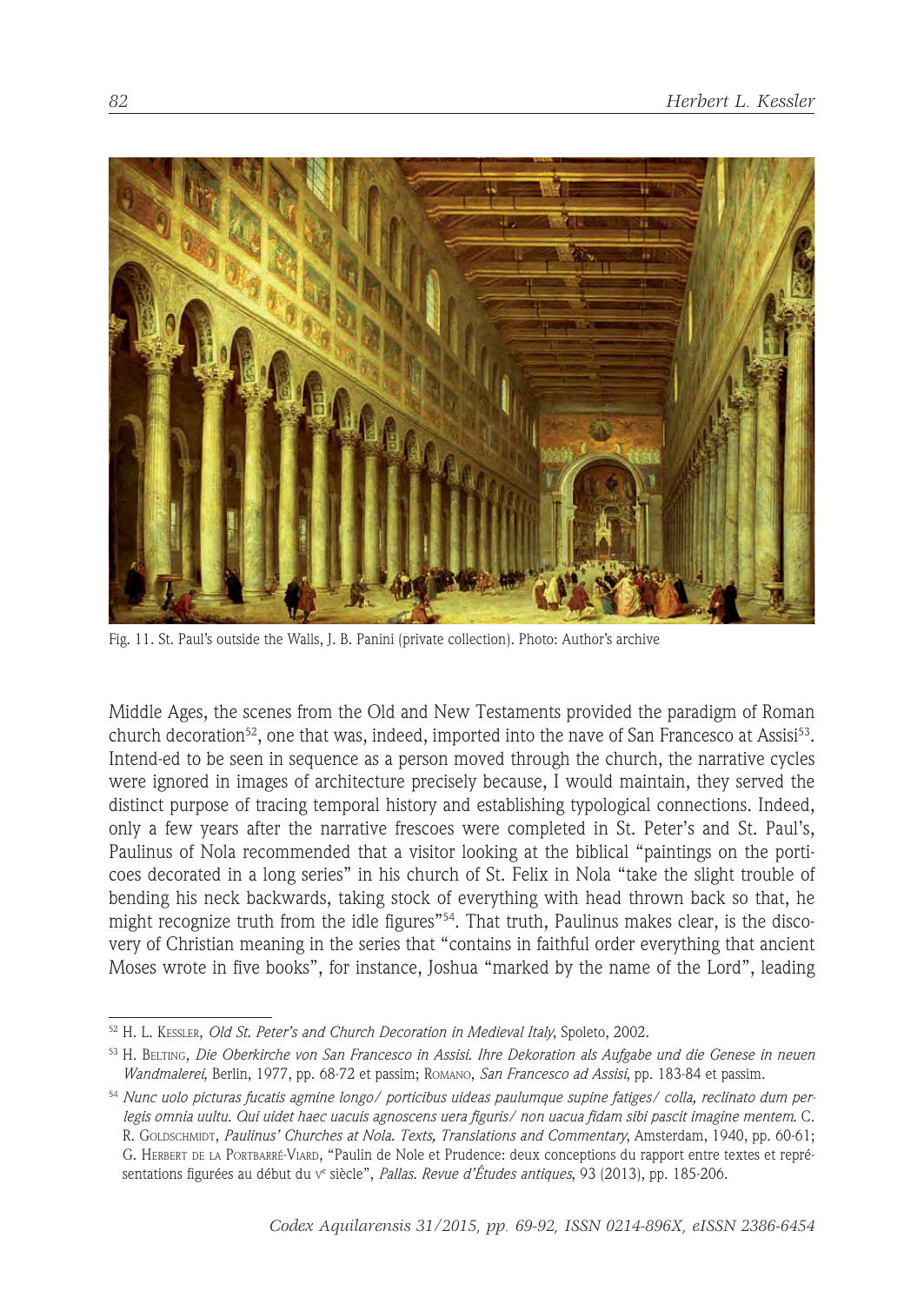the Ark of the Covenant across the Jordan or Ruth parting from her sister Orpah<sup>55</sup>. Although they might prompt a spiritual *reading*, the narratives did not activate the kind of anagogical transcendence the iconic images on the façade and apse did $56$ .

When Pope Gregory contrasted *pictuare* intended for worship to *historiae* meant to teach the illiterate, he had made a similar distinction<sup>57</sup>; and, in response to the *Libri carolini* of ca. 794, his successor Hadrian I (r. 772-95) applied the contrast specifically to the decorations of St. Paul's:

Leo the Great [r. 440-61] decorated churches with paintings and mosaics of images and diverse stories, of which the greatest is the basilica of St. Paul, making a mosaic on the major arch of our Savior and Lord Jesus Christ, and the twenty-four elders which up to this day are faithfully venerated by us.<sup>58</sup>

The general lack of interest in the narratives that ran beneath St. Peter's' clerestory, evident in Marten van Heemskerck's 1535 sketch of the half-demolished nave (Berlin, Kupferstichkabinett)59; is perpetuated in the overall view of the nave in the *Instrumenta authentica* (fol. 104v -105r ) which includes tombs and floor markings but does not depict the cycles from Genesis, Exodus, and the Gospels that once filled the double row of frames. 150 years later, Panini was not much more concerned when he copied the mosaic on the transept arch of St. Paul's accurately but treated the lateral sequences impressionistically<sup>60</sup>. This is due only partly to the technical problem of rendering narrative pictures *di sotto in su* and in perspective; of the hundreds of renderings of St. Paul's I know, only one actually shows the paintings in situ, made in 1827 by Antonio Sarti after the 1823 fire destroyed the last surviving Early Christian basilica in Rome (Rome, Accademia di San Luca, Biblioteca Sarti, Banc. R. 34, fol. 10; Fig.  $12$ <sup> $61$ </sup>.

<sup>55</sup> *Quae gessit domini signatus nomine Iesus/ quo duce Iordanis suspenso gurgite fixis/ fluctibus a facie diuinae restitut arcae; Ruth sequitur sanctam quam deserit Orfa parentem/ perfidiam nurus una, fidem nurus altera monstrat*. *Ibidem*, pp. 60-63.

<sup>56</sup> The juxtaposition of scenes from the Old and New Testaments was also understood as a spiritualization of historical events, at least in the later period; see: M. BÜCHSEL, "Materialpracht und die Kunst für *Litterati*. Suger gegen Bernhard von Clairvaux", in M. BÜCHSEL, R. MÜLLER (eds.), *Intellektualisierung und Mystifizierung mittelalterlicher Kunst. 'Kultbild:' Revision eines Begriffs*, Berlin, 2010, pp. 155-81.

<sup>57</sup> *Aliud est enim picturam adorare, aliud per picturae historiam quid sit adorandum addiscere.* (Epistola XI.10) in D. NORBERG (ed.), *Registrum Epistularum* (CSEL 140A), Turnhout, 1982, p. 874; see also: H.L. KESSLER, "'*Aliter enim videtur pictura, aliter videntur litterae:*' Reading Medieval Pictures", in *Scrivere e leggere* (Settimana di studio LIX, 2011), Spoleto, 2012, pp. 701-29.

<sup>58</sup> *Itemque de sancto quarto concilio, egregius atque mirificus praedicator sanctus Leo papa et ipse fecit ecclesias, quas in musivo et diversis historiis seu imaginibus pingens decoravit. Magis autem in basilica beati Pauli apostoli, arcum ibidem majorem faciens, et in musivo depingens Salvatorem Dominum nostrum Jesum Christum, seu viginti quatuor seniores, nomine suo versibus decoravit: et a tunc usque hactenus fideliter a nobis venerantur*. PL 98.1286.

<sup>59</sup> See ARBEITER, *Alt-St. Peter*, Fig. 110.

<sup>60</sup> KESSLER, "Séroux's Decadent Column"; N. CAMERLENGHI, *The Life of the Basilica of San Paolo Fuori le Mura in Rome: Architectural Renovations from the Ninth to the Nineteenth Centuries* (unpublished Ph.D. dissertation) Princeton University, 2007.

<sup>61</sup> KESSLER, "Séroux's Decadent Column Capital", pp. 15-17.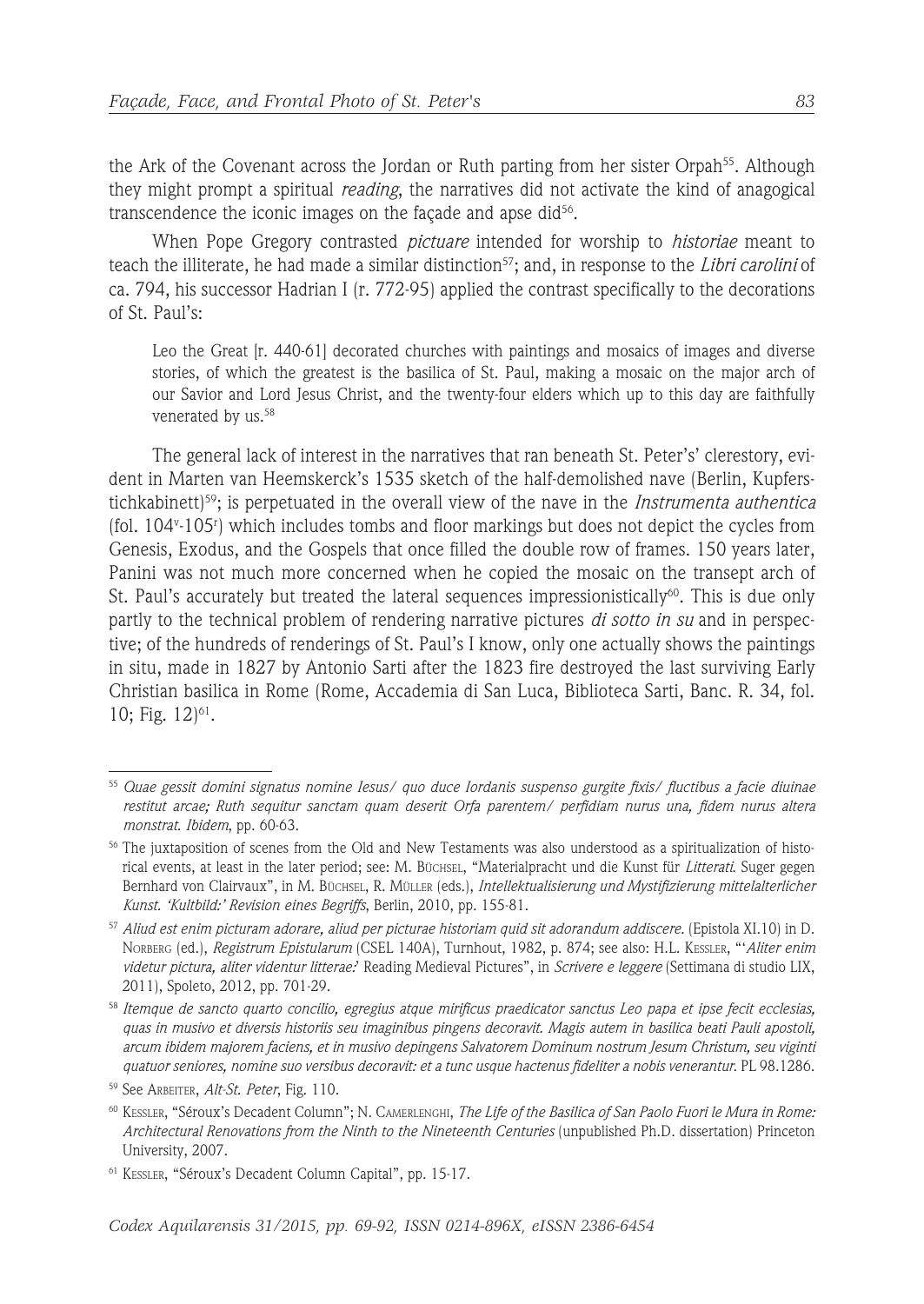

Fig. 12. St. Paul's after the fire, Antonio Sarti (Rome, Accademia di San Luca, Biblioteca Sarti, Banc. R. 34, fol. 10). Photo: Bibliotheca Hertziana, Rome.

Technical aspects alone do not account for the absence of narrative scenes in these early modern depictions. During the sixteenth century, the *Codex Escurialensis* (Escorial, 28 II 12)62, Marten van Heemskerk, and Francisco de Hollanda all experimented with rendering narrative decorations in representations of medieval buildings63; but the first real success came only at the start of the seventeenth century in Tasselli's drawings for Grimaldi's *Instrumenta autentica*  (fols. 108v-109r and 113v-114v ; Fig. 13). One of Grimaldi's motivations was again papal history; as the Vatican notary carefully recorded, the nave frescoes were believed to have been restored by the infamous ninth-century Pope Formosus  $(r. 891-96)^{64}$ . The same interest certainly also lay behind the inclusion of separate renderings of papal portraits (fols.  $116^{\circ}$  and  $118^{\circ}$ ), even though these are entirely conventional. Grimaldi was prompted by art history, as well, making special note of the angel Giotto had painted in the clerestory undoubtedly because Vasari had referred to it in the *Vite* <sup>65</sup>*.*

Presumably, Tasselli had copied the smaller and less important scenes up close in separate renderings, as Francesco Barberini did thirty years

<sup>62</sup> H. EGGER, C. HÜLSEN, *Codex Escurialensis*, ein Skizzenbuch aus der Werkstatt Domenico Ghirlandaios, Vienna, 1906; M. FERNÁNDEZ GÓMEZ, *Codex Escurialensis 28-II-12: libro de dibujos o antigüedades*, Madrid, 2000.

<sup>63</sup> Hugues Sambin produced real elevations of medieval churches that included their ornament; see: Andaloro, *Pittura medievale*, vol. 1, pp. 54-86. Francisco de Hollanda experimented with integrating images of the decoration into his representations of medieval buildings; his precocious overall view of Sta. Costanza, however, does not include the dome mosaic that he copied separately.

<sup>64</sup> NIGGL, *Descrizione*, pp. 140-41.

<sup>65</sup> Il papa . . . ordinò che [Giotto] facesse a San Piero istorie del Testamento vecchio e nuovo: onde, cominciando, fece Giotto a fresco l'Angiolo di sette braccia, che è sopra l'organo; G. VASARI, *Opere*, G. MASSELLI (ed.), Florence, 1832-38, vol. 1, p. 120.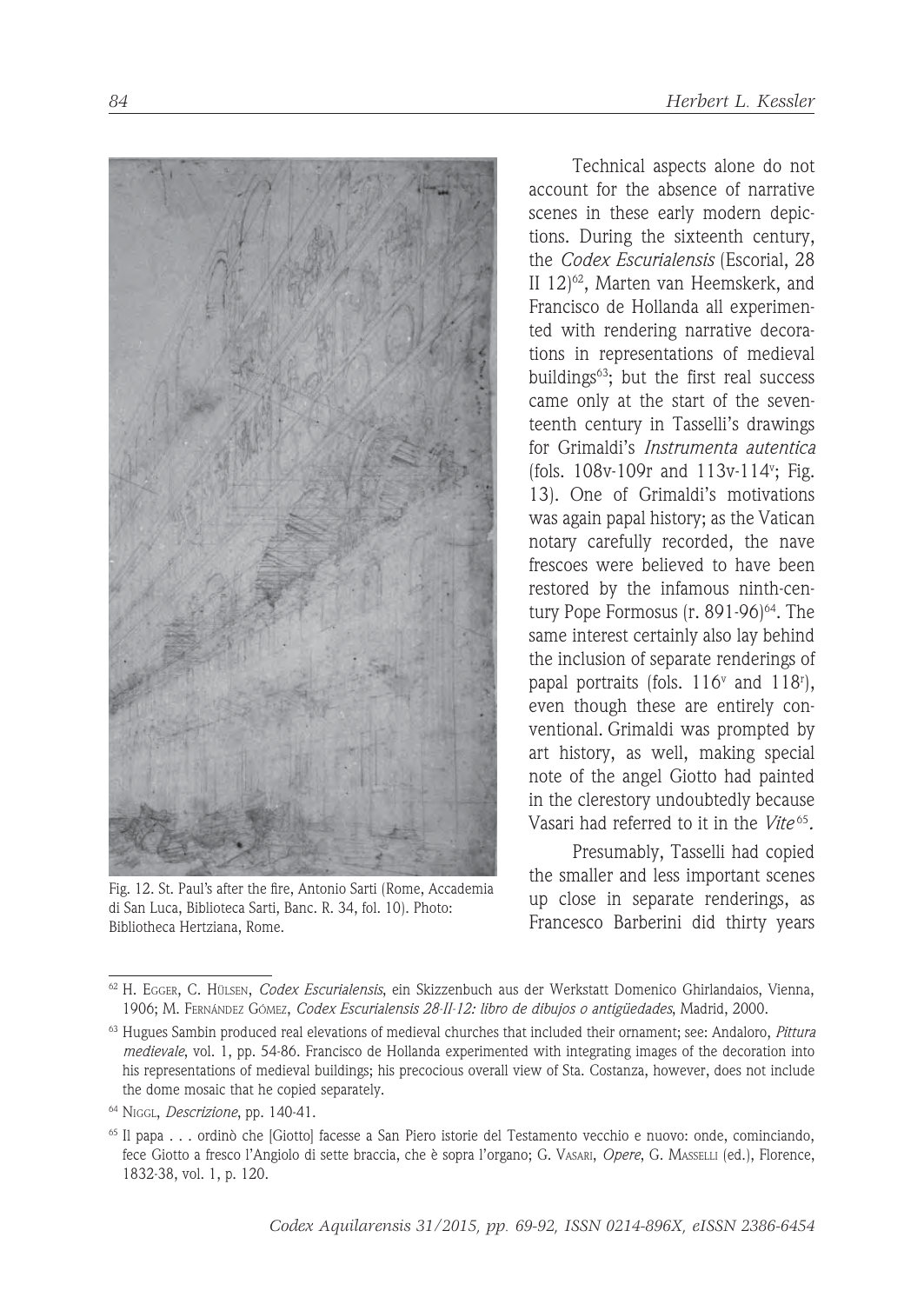

Fig. 13. Grimaldi, Instrumenta Autentica (Vatican, BAV, Cod. Barb. lat. 2733, fols. 113v-114v).



Fig. 14. Francesco Barbarini, Creation of Eve from St. Paul's outside the Walls (Vatican, Cod. Barb. lat. 4406, p. 25)

*Codex Aquilarensis 31/2015, pp. 69-92, ISSN 0214-896X, eISSN 2386-6454*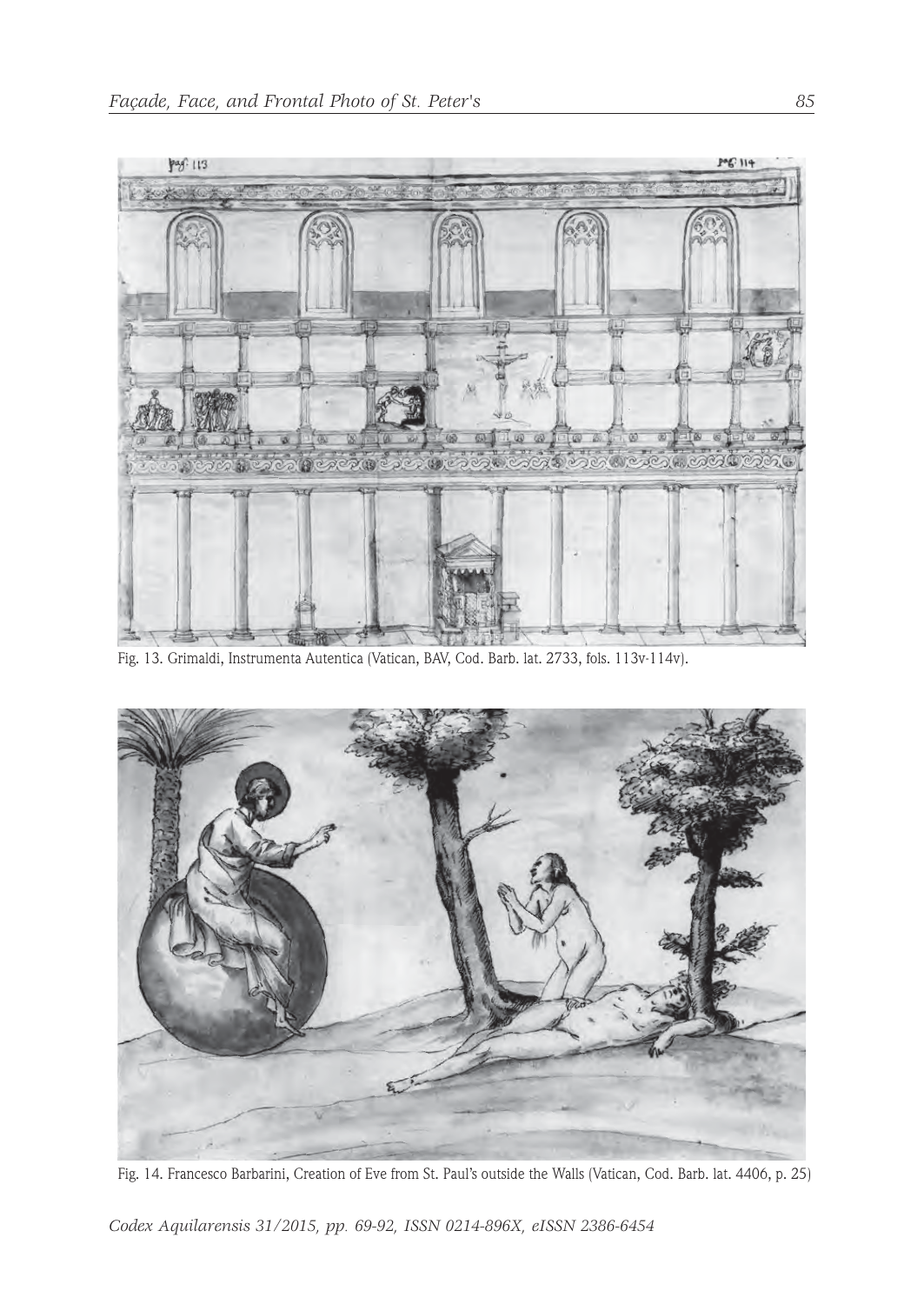later in an album of St. Paul's nave frescoes comprising vignettes rendered as framed pictures shown frontally (Vatican, Cod. Barb. lat. 4406), for example, the one picturing the Creation of Eve (fol. 25; Fig. 14). Grimaldi's own inventory lists such scenes as the Raising of Lazarus that he could still make out but that Tasselli did not include in the illustration<sup>66</sup>; and the suggestion that he made individual drawings of the scenes, as he did of altars and tombs, is strongly reinforced by the surviving *preliminary* drawing for the left wall of St. Peter's nave (Vatican, BAV, Cod. A 64 ter, p. 15; Fig. 15), which focuses on the architecture and the altar of Simon and Jude sheltering a fragment of the True Cross that was the destination of a ceremony *ad crucifixos*67. Of the narrative paintings, the preparatory drawing includes only



Fig. 15. Domenico Tasselli, left wall of St. Peter's (Vatican, BAV, Cod. A 64 ter, p. 15)

<sup>66 &</sup>quot;*Animalia ingrediuntur in arcam*"*, tres alias historias offuscatas et pulvere caecatas excipere non potui* (presumably Jacob's Ladder, Jacob at Bethel, and Jacob Wrestling the Angel) and, in the lower register, "subvervsio Pharaonis in mari Rubro et egressio Moysis tangentis virga aquas maris". On the other side, Grimaldi laments, the *historiae novi testamenti sed quia pulvis ob inclinatum parietem in ipse facile consistebat picturae errant penitus caecatae*, but there, too, he could see the Raising of Lazarus and the two thieves crucified with Christ; on the other hand, he subsumed the Blessing at Bethany which Tasselli rendered, with the *Apparet XI apostolis, ut clarius sequens declarat exemplum*. NIGGL, *Descrizione*, p. 140.

<sup>67</sup> See: W. TRONZO, "The Prestige of Saint Peter's: Observations on the Function of Monumental Narrative Cycles in Italy", in H. L. KESSLER, S. SIMPSON (eds.), *Pictorial Narrative in Antiquity and the Middle Ages* (*Studies in the History of Art*, vol. 16), Washington, 1985, pp. 93-112.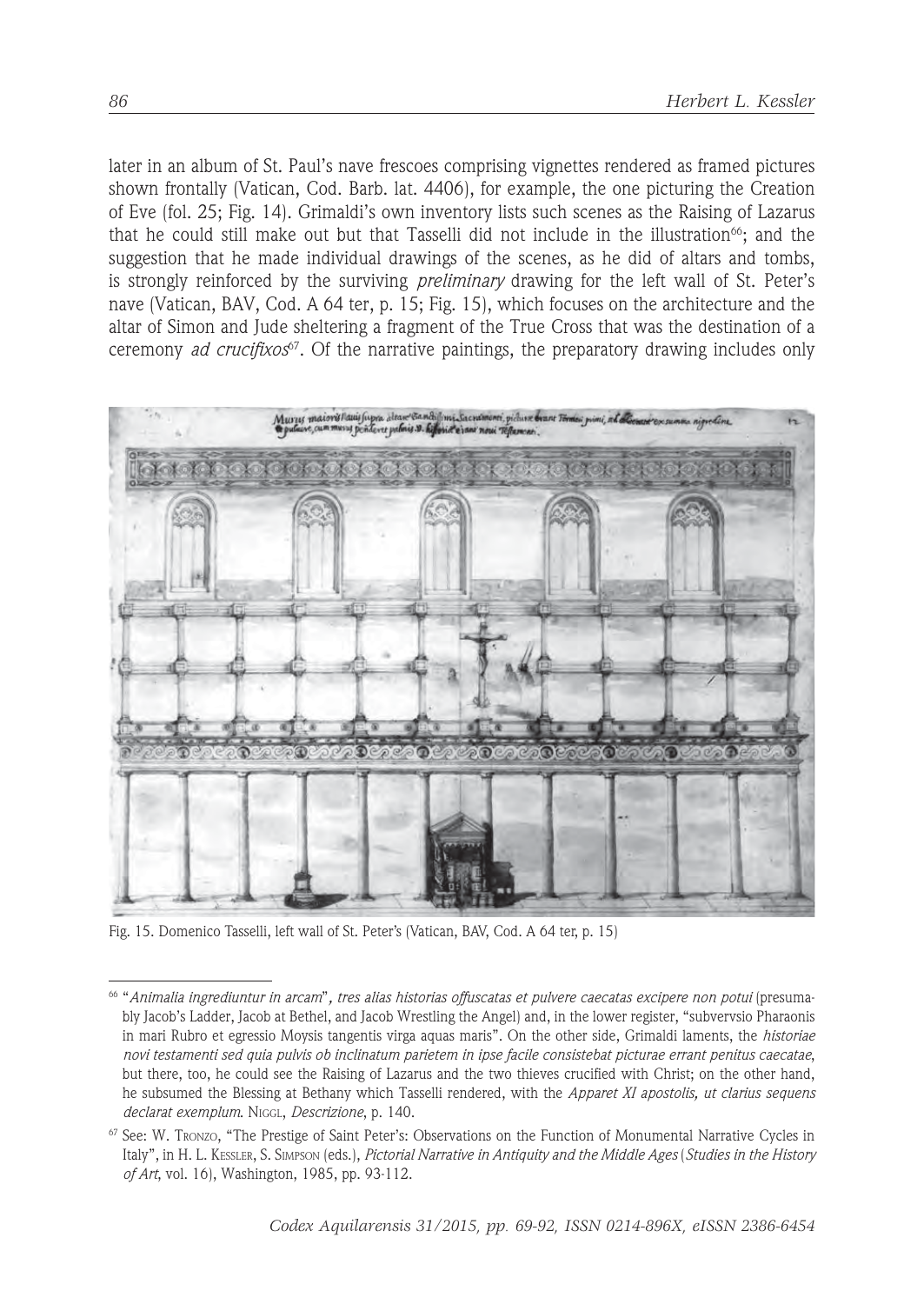the oversized Crucifixion that had served as a kind of altarpiece for the liturgical destination below and that, occupying four fields, fractured the chronological structure. Erasures reveal the fact that Tasselli first laid out the architectural grid and only after that accommodated it to the church's reality, including most of the other histories that he could make out and still copy.

In a watercolor of thirteenth-century paintings in the porch of San Lorenzo f.l.m. in Rome, Antonio Eclissi left a precious witness of the process that Tasselli, too, must have employed (Windsor, Royal Library, 8952; Fig.  $16)^{68}$ . He showed the facade frontally, the three registers of scenes from the lives of St. Stefano and St. Lawrence sectioned off and numbered but blank<sup>69</sup>; and he rendered the compartments on the flanking walls in perspective, noting narratives from the life of Emperor Henry II and pictures on the left *tutte scalcinate talmente che à pena se ne vede vestigio*. Exceptionally, Eclissi included the trace of one of the poorly preserved narratives on the left wall, identifying it with the letter "O", and drew it a second time in the lower margin. Even though he could discern only the feet and lower hems of four figures, Eclissi turned the documentary drawing frontally (unlike the *in situ* composition sketched in perspective), as he did also the partial inscription of another scene. As always, legibility trumped context and, for a reason; the purpose of these drawings was to document medieval art, even as Counter-Reformation vandals were destroying the monuments themselves.

These seventeenth-century drawings are, in this way, Janus-like. One face looks back to the tradition, transmitted also in the Vercelli rotulus, in which paintings were copied with



Fig. 16. Antonio Eclissi. Porch of San Lorenzo, f.l.m in Rome. Windsor, Royal Library, 8952. Photo: Royal Collection Trust ©Her Majesty Queen Elizabeth II 2015

<sup>68</sup> J. OSBORNE, A. CLARIDGE, *The Paper Museum of Cassiano dal Pozzo.* Part 2: *Early Christian and Medieval Antiquities*, vol. 1, London, 1996, pp. 124-25.

<sup>69</sup> The individual narratives are duly recorded in Vatican Barb. lat. 4403; WAETZOLDT, *Kopien*, pp. 44-47.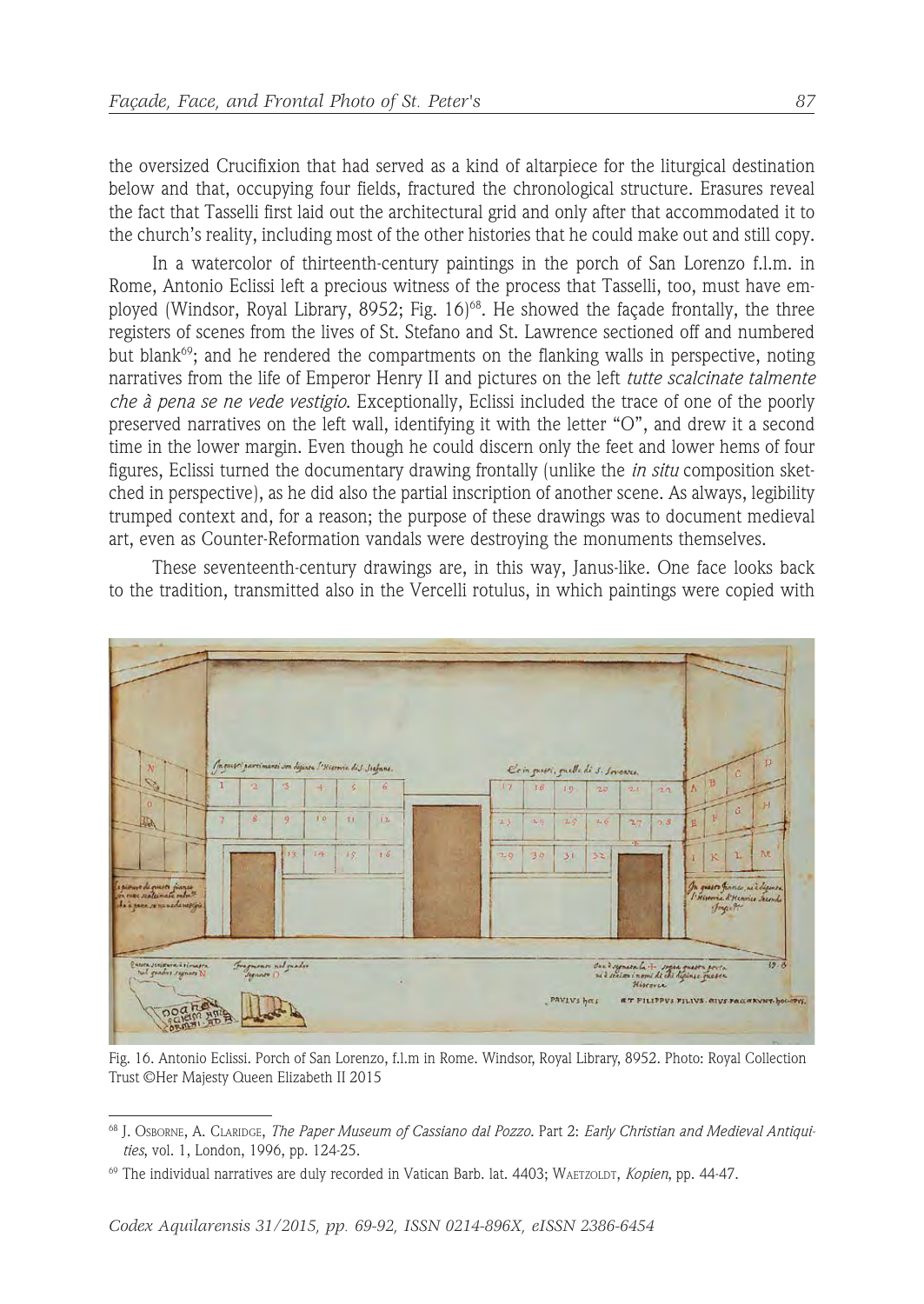minimum color and detail, like preliminary drawings themselves. The other turns its eyes to its own time, conceiving the copied works as contemporary panel paintings or, more precisely, as something akin to Michelangelo's Sistine ceiling in which individual vignettes are set off in elaborate fictive architecture. Indeed, as Ulrich Pfisterer recently remined us: "*bei den 'Vorbildern' für Michelangelo wurde einmal mehr auf die frühchristlichen und mittelalterlichen Wandmalereien der römischen Basiliken, allen voran Alt-St. Peter und St. Paul, verwiesen"*70.

The converse is equally true. The sources Pfisterer himself used to make this claim about the medieval murals71, the *Instrumenta autentica* and Barberini drawings, had already been filtered through modern workshop practice and sensibilities. The methods Tasselli developed to record medieval images of architecture were so modern, in fact, that Andaloro was able simply to insert individual frames from the *Instrumenta autentica* into computer-generated nave elevations. Her attempt to pinpoint a point-of-view only confirms what we have deduced, however; there is no actual place where a copyist could have been standing to make these<sup>72</sup>; the originals like the computer-generated reconstructions are constructed from separate elements, some seen from afar and others closer up. The elimination of *di sotto in su* ambiguity and all other contingent circumstances converts not only the Crucifixion but also the lesser *historiae* into *imagines*. It is telling, therefore, that Grimaldi also had had a special fascination with the Veronica, which shared with the Tasselli drawings of St. Peter's both an archetypal status and the basic facial frontality, and which was, simultaneously, both a portrait and a narrative, an original and a  $copy^{73}$ .

A third conclusion is that depictions of narrative cycles within images of architecture petrify the unfolding display of individual pictures viewed in diverse light conditions (such as those leading up to the altar of Simon and Jude, where a map of chandeliers dramatized the climactic Crucifixion), transforming them into something fundamentally different from how they appeared in the original viewing circumstances.

#### **HISTORICONICITY**

The methods the seventeenth-century copyists deployed persisted for centuries, in the N. M. Nicolai's 1815 scientific publication of St. Paul's<sup>74</sup>, for instance, and more important, in J.-B. Séroux d'Agincourt's originary *Histoire de l'art par les monuments depuis sa decadence au IV<sup>e</sup> siècle jusqu'as son renouvellement au XVI<sup>e</sup>* , published posthumously in Paris the very year St. Paul's burned to the ground<sup>75</sup>. The engravings in these and other such works came

<sup>70</sup> U. PFISTERER*, Die Sixtinische Kapelle*, Munich, 2013, p. 64. See also: H. FILLITZ, "Michelangelos Genesis-Darstellungen in der Sixtinischen Kapelle und die Fresken von S. Paolo fuori le mura", *Römische Historische Mitteilungen*, 23 (1981), pp. 329-334.

<sup>71</sup> *Sixtinische Kapelle*, Fig. 12.

<sup>72</sup> ANDALORO, *Atlante*, pp. 32-34.

<sup>73</sup> G. GRIMALDI, *Opusculum de sacrosancto Veronicae Sudario*, Rome, 1618.

<sup>74</sup> *Della basilica di San Paolo. Con piante e disegni incisi*, Rome, 1815; see: KESSLER, "Séroux's Decadent Column Capital", Fig. 3; PÖPPER, "Stifterbild", Fig. 2.

<sup>75</sup> I. M. MARIANI, *Séroux d'Agincourt e l'Histoire de l'Art par les monuments. Riscoperta del medioevo, dibattito storiografico e riproduzione artistica tra fine XVIII e inizio XIX secolo*, Rome, 2005; D. MONDINI, *Mittelalter im Bild. Séroux d'Agincourt und die Kunsthistoriographie um 1800*, Zurich, 2005.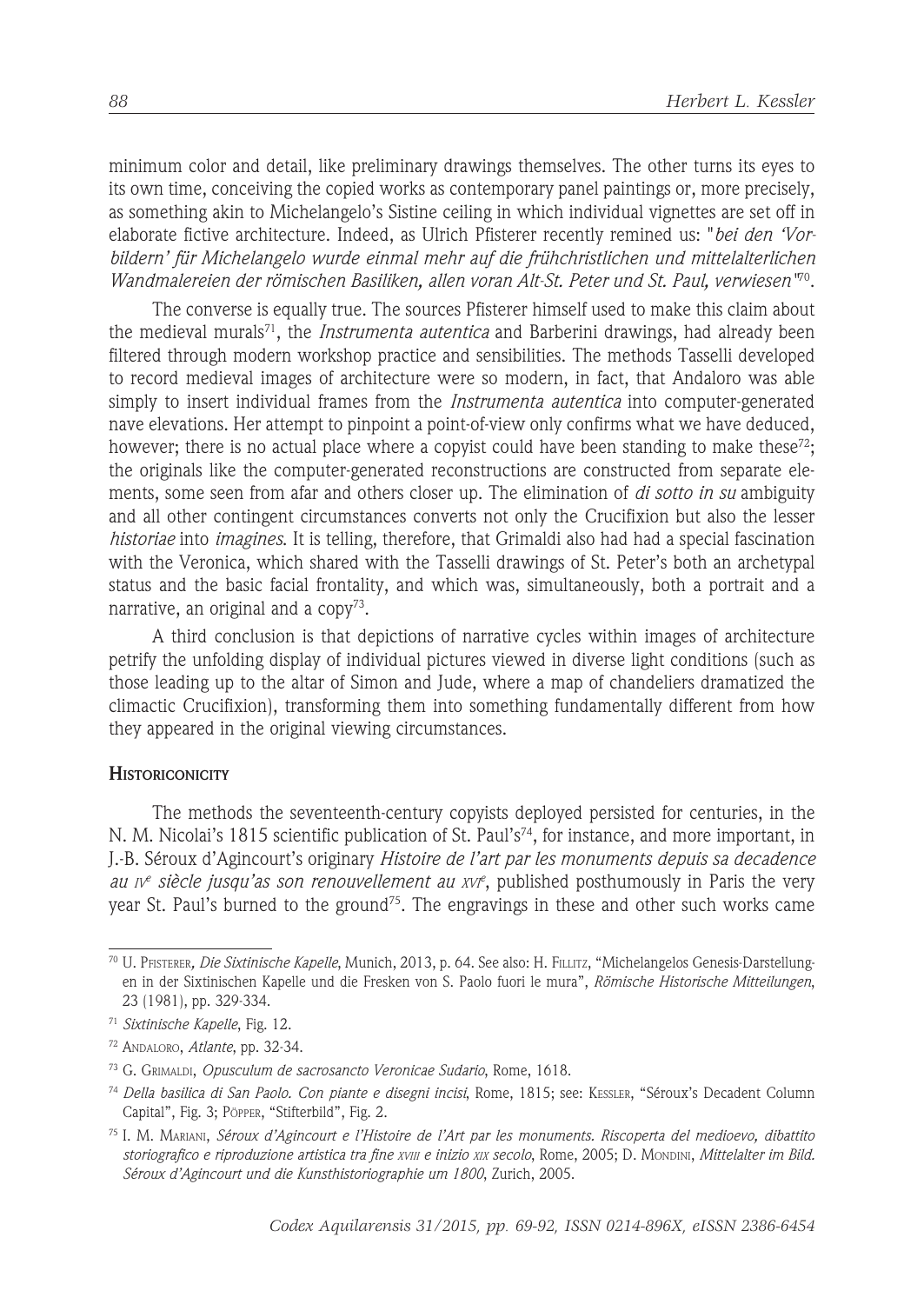ultimately to underlie the ontology of photography of images in architectural contexts<sup>76</sup>, in which St. Peter's again played a generative role<sup>77</sup>. The church that the twelfth-century canon Peter Mallius called the "caput et speculum omnium ecclesiarum"78 had long been identified with images and papal sanction of them, the façade, the Veronica (a "caput" that was itself likened to a "speculum")<sup>79</sup>, and the interior decorations. Constantine's basilica was gone (and St. Paul's too) when, in 1869, Adolphe Braun made pioneering photographic pictures of images in architecture (Fig.  $17$ )<sup>80</sup>; so he applied the new reproductive technique to record its most acclaimed artistic masterpiece, the Sistine Chapel, the very work that "had referred back to the Early Christian basilicas of St. Peter's and St. Paul's". Emulating Tasselli's, Barberini's, and Eclissi's mode, that had been perpetuated in mechanical reproductions $81$ , he began by removing all evidence of liturgical use and by erecting scaffolding to secure frontal photographs that eliminate every trace of point-of-view. And, recalling nothing so much as Grimaldi's *Instrumenta autentica*, he assembled the individual prints in a carnet that he presented to the Pope. Philippe Jarjat, who recently analyzed Braun's album<sup>82</sup>, was puzzled by a couple exceptions to the straight-on pictures that constitute the majority of shots, and rightly so; as they are also in drawings, *di sotto in su* views are extremely rare in early photography and, for that matter, up to the present moment. In their frontality traceable back to Cimabue's experiments in architectural portraiture and the Farfa illuminator's and Early Christian ivory-carver's interest in iconic anagogy, Braun's photographs brought to the particular task what Joel Snyder has claimed all so-called "documentary" photographs do, namely, the "pictorial formulae that are available at the time"83. They are what Jaš Elsner has aptly characterized as a kind of "visual

<sup>76</sup> The literature on art and photography is vast; see: H. ROBERTS (ed.), *Art History through the Camera's Lens*, Abingdon, 1995; S. BANN, *Parallel Lines. Printmakers, Painters and Photographers in Nineteenth-Century France*, New Haven and London, 2001; M. SMARGIASSI, *Un'autentica Bugia La fotografia, il vero, il falso,* Rome, 2009; R. LIEBERMAN, "The Art-Historical Photograph as Fiction: the Pretense of Objectivity", in M. LEDBURY (ed.), *Fictions of Art History*, Williamstown, 2013, pp. 118-38.

<sup>77</sup> See: H. BREDEKAMP, *Theorie des Bildakts,* Berlin, 2010, pp. 272-76.

<sup>78</sup> R. VALENTINI, G. ZUCCHETTI (eds.), *Petri Mallii Descriptio Basilicae Vaticanae*, Vatican, 1940-53, vol. 3, pp. 382-442.

 $79$  In Grimaldi's day, the Veronica's counterpart in Turin was only beginning to attract interest, and then, more as a relic than as a portrait. That changed dramatically, however, after Secondo Pia photographed the *sindone* in 1898, dramatizing the Shroud's dual aspect as both document and trace that could attest simultaneously to Christ's human reality divine nature beyond place and time. See: M.-J. MONDZAIN, *Image, ic*ô*ne, économie. Les sources byzantines de l'imaginaire contemporain*, Paris, 1996, pp. 235-52; A. NICOLOTTI, *Dal mandylion di Edessa alla Sindone di Torino. Matamorfosi di una leggenda*, Alessandria, 2011.

<sup>80</sup> A. BRAUN *et alii*, *Fresque de Michel-Ange au Vatican*, Dornach, 1869. Eugène Viollet-le-Duc's photos of Notre Dame, which predate Braun's of the Sistine Chapel, offer an interesting parallel to the Vercelli rotulus in that the purpose was to document a damaged structure before undertaking extensive restoration of it; they are copies and models. Viollet-le-Duc had the photographer ascend to the top of a building across the *place* to minimize parallax; but even that was not sufficient so he prepared drawings that conform to the established convention and then invented new decorations.

<sup>81</sup> See: G. JOHNSON, "'(Un)richtige Aufnahme': Renaissance Sculpture and the Visual Historiography of Art History", *Art History*, 36 (2013), pp. 12-51.

<sup>82</sup> P. JARJAT, "Michelangelo's Frescoes through the Camera's Lens: The Photographic Album and Visual Identity", in S. BANN (ed.), *Art and the Early Photographic Album*, Washington, DC, 2011, pp. 151-72.

<sup>83</sup> See J. SNYDER, "Documentary without Ontology", *Studies in Visual Communication*, 10 (1984), pp. 75-95; MOND-ZAIN, *Image, ic*ô*ne, économie*.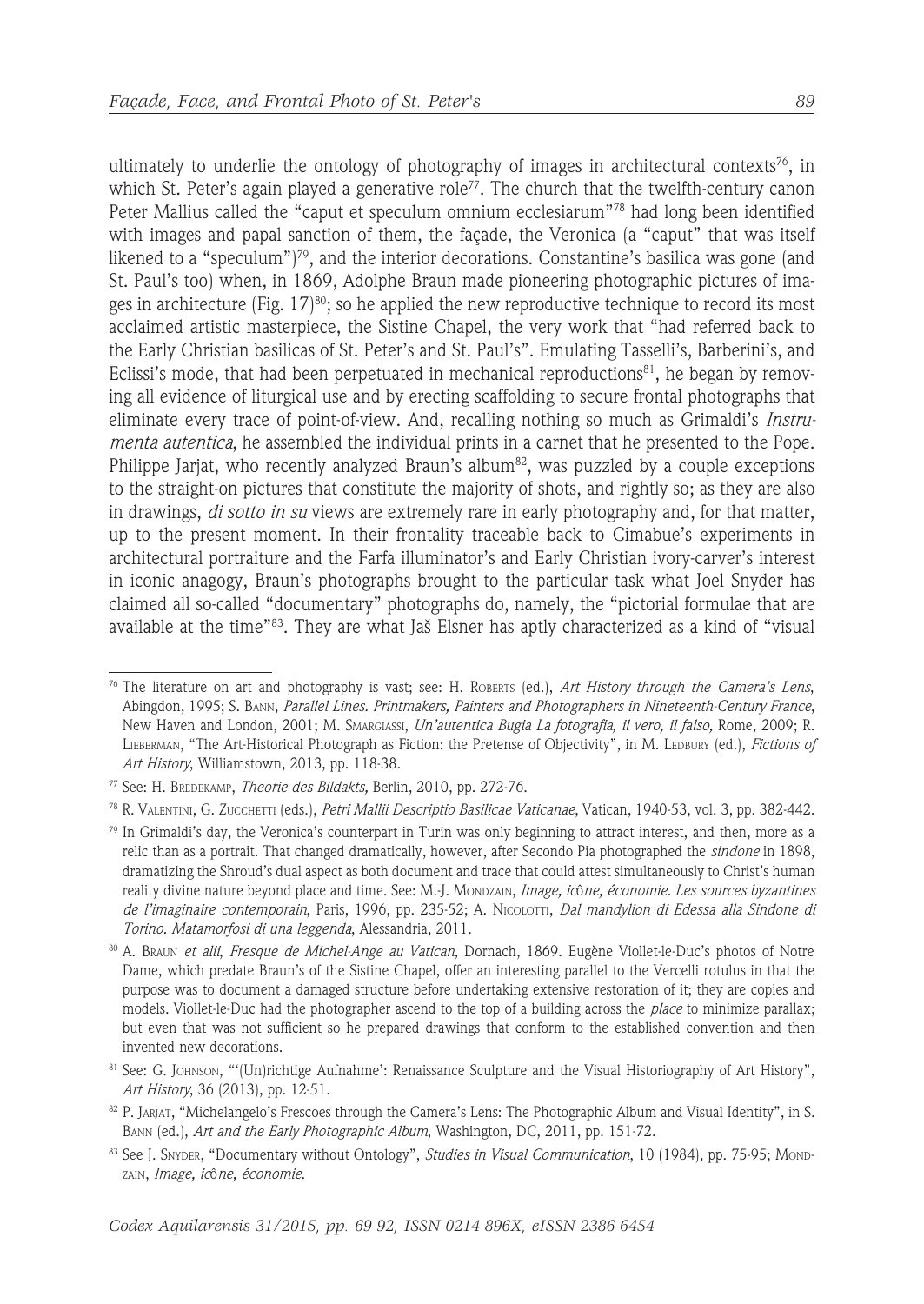

Fig. 17. Adolphe Braun, 1869. Sistine Chapel (det.). Photo: RMN-Grand Palais/Art Resource NY

ekphrasis – interpretative, angled, chosen, made possible by a particular circumstance, the presence of a photographer in a specific time and place"84. Cimabue's *Ytalia* –with St. Peter's as its focus– seems to have been "fotografata con fedeltà inusitata" only because photography itself was constructed from schemata developed in the Middle Ages and appropriated during the early modern period, in which frontal bodily inscription elides the differences between evidentiary record and object, between source and experience. Romano's claim about the image of architecture in Assisi is thus an aspect of what might be called "historiconicity" because, like *historiography*, it implicates the way the sources art historians use are themselves embedded in processes and, in turn, affect how scholars interpret their material.

Institutionalized at a moment when the medieval monuments were passing from the scene or, at least, passing into history, the formulae Braun and other photographers of art appropriated served well the nineteenth- and twentieth-century art-historical fixation on the style and iconography, providing lucid, de-contextualized details that were otherwise almost or entirely invisible. They continue to support the discipline's twin methods of investigation, and should; but they are insufficient for today's phenomenological art history which not only evokes the experience of sounds, smells, and performance but also responds to the complex circumstances of seeing itself<sup>85</sup>, particularly, to the difficulty, that Paulinus of Nola recognized

<sup>84</sup> J. ELSNER, "Art History as Ekphrasis", *Art History*, 33 (2010), pp. 10-27.

<sup>85</sup> See the essential work of B. PENTCHEVA, *The Sensual Icon. Space, Ritual, and the Senses in Byzantium*, Universtiy Park, PA, 2010.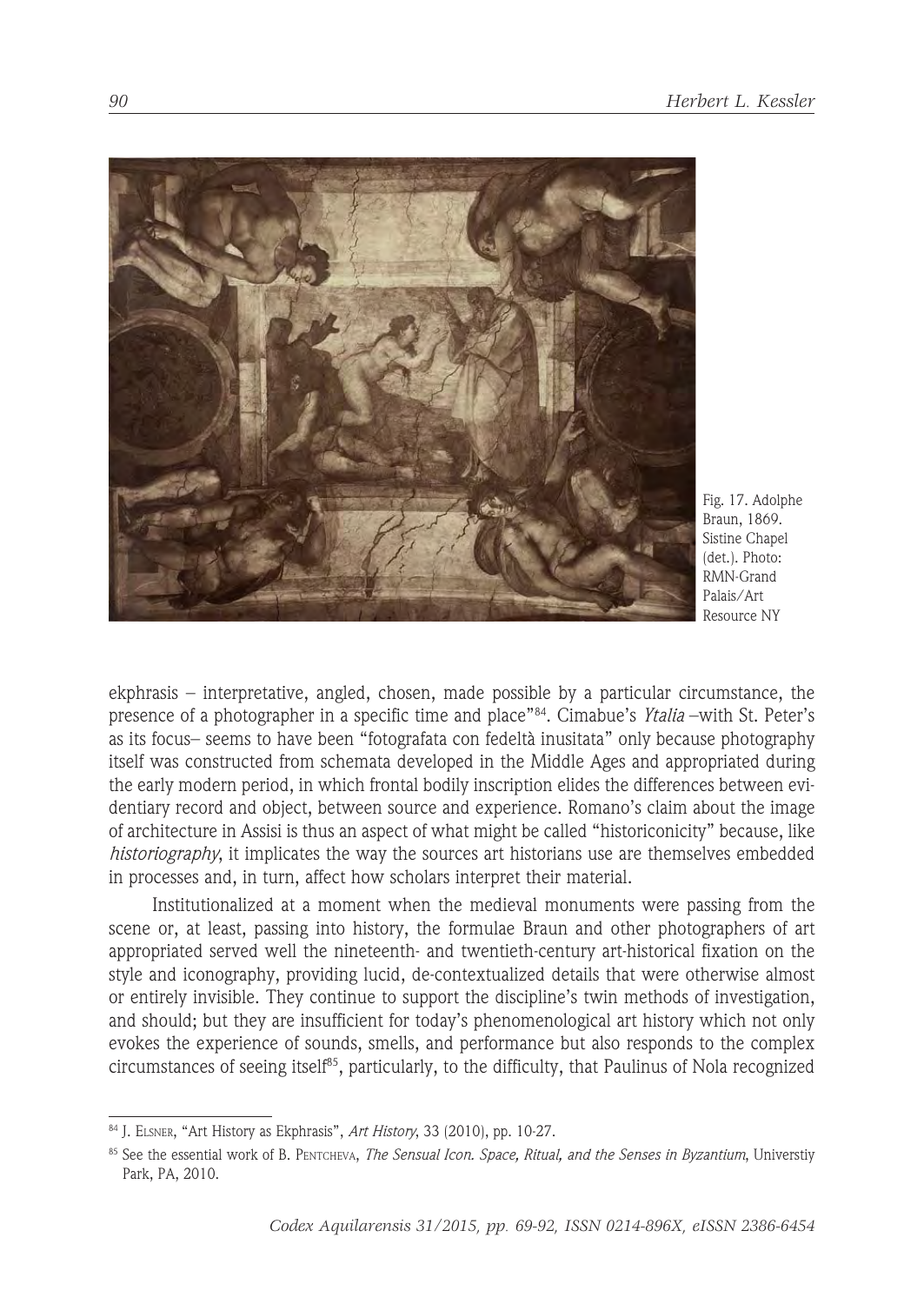already at the beginning of the fifth century, of viewing images within architectural contexts. Donal Cooper's and Janet Robson's recent analysis of the *Ytalia* exemplifies such current concerns and, in so doing, highlights the inadequacy of traditional photographs:

One of the ideal viewing points for the cityscape of the Saint Mark vault is from the north transept, which is where one would have entered the Upper Church from the papal apartments in the Sacro Convento. The vault is more than eighteen metres from the floor of the Basilica, but the 'Ytalia' fresco is surprisingly legible even in its present abraded state. Before their reds faded and silver leaf grew tarnished, the Orsini shields would have stood out as sharp flecks of primary colour at the summit of the cityscape, immediately below the 'Ytalia' inscription.<sup>86</sup>

Tellingly, to make this point about how the pictured cityscape would have been perceived, Cooper had to take the photograph himself because the one made by a professional photographer adheres to the established conventions that still dominate art-historical publication and that are insufficient for the purpose (Fig. 18).

*Di sotto in su* photographs like Cooper's run what Snyder characterized as "the risk of confusing the audience;" and, indeed, publishers generally reject or disparage them. Moreover, even representations made from a viewer's standpoint only approximate actual seeing, which involves moving eyes and a brain capable of adjudicating visual stimuli and compensating for defects of perception<sup>87</sup>. The disrupting of norms and any confusion that results from using such photographic images, however, offers the possibility of channeling the contrast between the unchanging iconic truth and dynamic viewing toward medieval theories of art that, beginning with Gregory the Great's promotion of the anagogical potential of physical images and Pope Hadrian's distinction of *imago* and *historia*, had engaged productively. It is worth noting that, at the exact moment Cimabue was painting his *Ytalia*, the Franciscan preacher, Peter of Limoges, interpreted the different modes of seeing as part of Christianity's fundamental spiritual dynamic that oscillates between timeless, clear, ideal forms and blurry, distorted sensory perception of them: "after the resurrection we will see with full directness, but before that only at an oblique angle to that directness".<sup>88</sup>

By reintroducing the interconnections between documentary perfection and real experience, Cooper and Robson's juxtaposition of a traditional frontal view of Cimabue's Ytalia (see

<sup>86</sup> COOPER and ROBSON, *Making of Assisi*, p. 84.

<sup>87</sup> D. GANZ, S. NEUNER (eds.), *Mobile Eyes*, Munich, 2013 is an excellent attempt to push back against the conventions, especially J. JUNG, "The Kinetics of Gothic Sculpture. Movement and Apprehension in the South Transept of Strasbourg Cathedral and the Chartreuse de Champmol in Dijon," pp. 133-73. Even in this book, the photographs of sculpture and architecture are generally more advanced than those of two-dimensional media reproduced in the book; plastic forms have, from the start, had a "historiconicity" distinct from painting and prints; see, e.g., H. WÖLFFLIN, "Wie man Skupturen aufnehmen soll", *Zeitschrift für bildende Kunst*, n.s. 7 (1896), pp. 224-28; JOHNSON, "'(Un)richtige Aufnahme'".

<sup>88</sup> *Nam oculi corp[or]is semetipsos videre nequeu[n]t s[ed] alia co[n]spiciunt; eco[n]trario oculi cordis de se no[n] de aliis infallibiliter iudicare possunt. Un[de] qui alios iudica[n]t et seipsos no[n] hij oculos mentales co[n]vertunt in corp[or]ales*. *Tractatus moralis de oculo*, Augsburg, 1475, Chap. 7; Eng. trans. R. NEWHAUSER, *The Moral Treatise of the Eye*, Toronto, 2012, p. 61. See H. L. KESSLER, "*Fenestra obliqua*: Art and Peter of Limoges's Modes of Seeing", in H. L. KESSLER, R. NEWHAUSER (eds.), *Science, Ethics, and the Transformations of Art in the Thirteenth and Fourteenth Centuries*, Toronto (forthcoming).